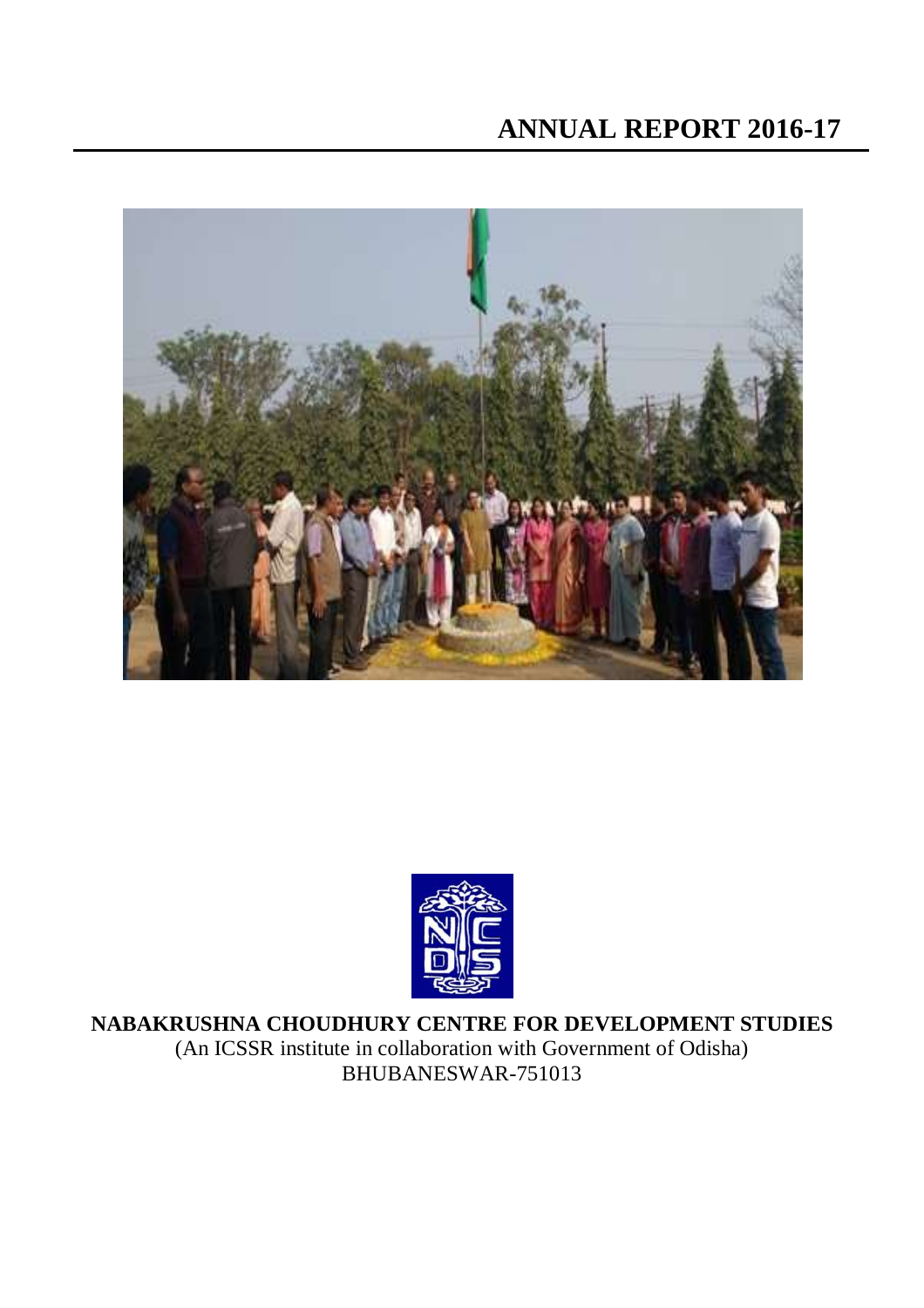# **ANNUAL REPORT 2016-17**



NABAKRUSHNA CHOUDHURY CENTRE FOR DEVELOPMENT STUDIES (An ICSSR institute in collaboration with Government of Odisha) BHUBANESWAR-751013 Tel: +91-674-2300471/2301094; Fax: +91-674-2300471 Email: [ncds\\_bbsr@dataone.in;](mailto:ncds_bbsr@dataone.in;) Website: <http://ncds.nic.in> Gram: NABCENDEVS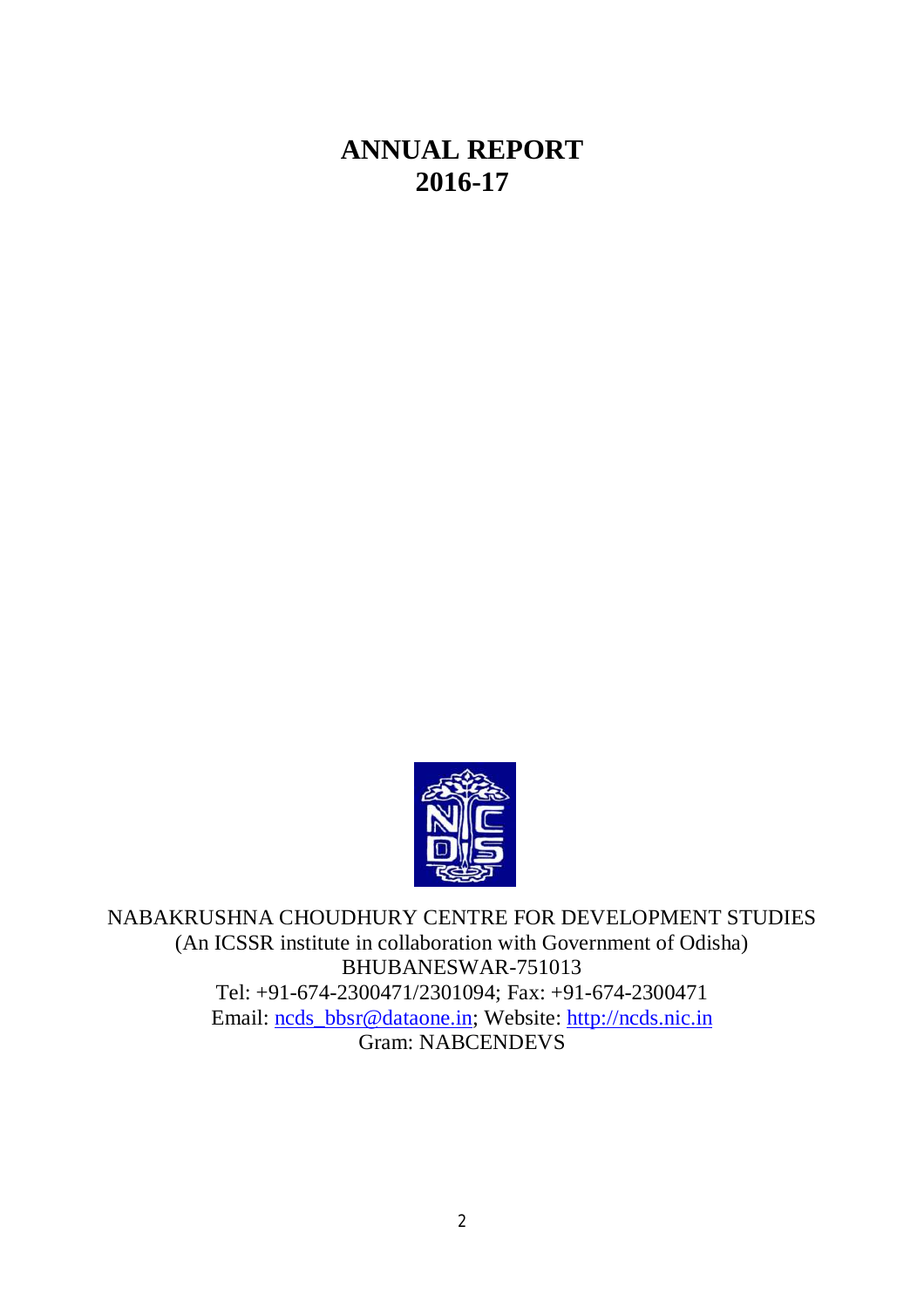## **Contents**

| Preface                                   | $\overline{4}$ |
|-------------------------------------------|----------------|
| <b>Board of Governors</b>                 | 5              |
| <b>List of Staff Members</b>              | 6              |
| Overview                                  | 8              |
| <b>Infrastructural Facilities</b>         | 10             |
| Publications                              | 13             |
| <b>Research Projects</b>                  | 14             |
| Seminars/Workshops                        | 16             |
| Papers/Presentations                      | 18             |
| Millet Mission Odisha                     | 22             |
| <b>State SIA Unit</b>                     | 23             |
| Centre for Census Studies and Application | 25             |
| <b>AISHE State Unit</b>                   | 26             |
| Summer Internship Programme-2016          | 27             |
| Fellowships and Progress in Doctoral Work | 28             |
| Some Photographic Moments                 | 31             |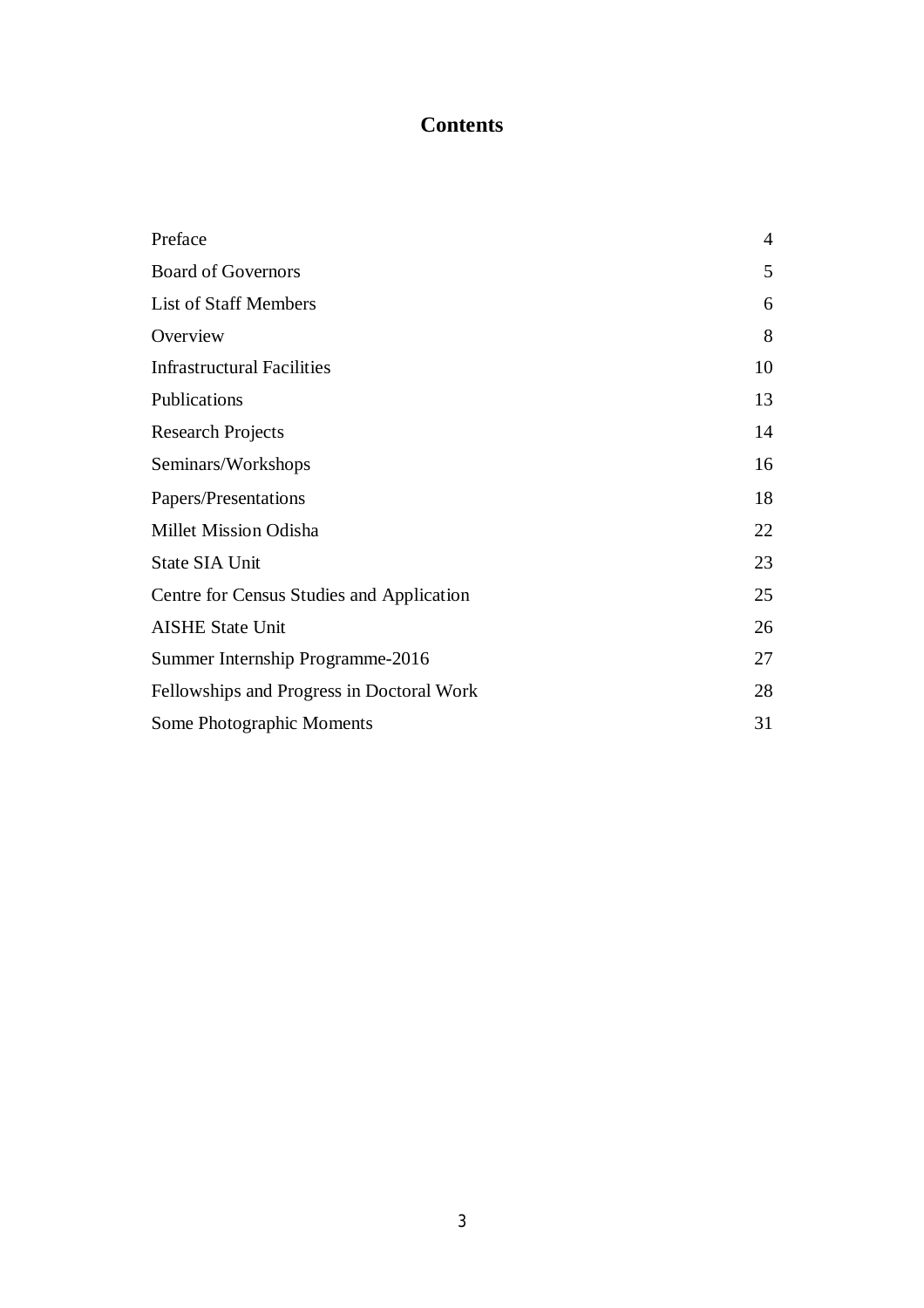#### **Preface**

The Nabakrushna Choudhury Centre for Development Studies (NCDS), an Indian Council of Social Science Research (ICSSR) institute was set-up in 1987 in collaboration with the Government of Odisha. For the last 30 years, NCDS has been taking up socio-economic research and has served as a policy think-tank.

Since its inception, NCDS has been providing space for interdisciplinary research by bringing together scholars from Anthropology, Economics and Sociology among others. From April 2016, the Utkal University has accorded NCDS to be a nodal centre for offering PhD in Development Studies. Subsequently, students are being admitted through the admission process of the University and the University also gave permission to students admitted to NCDS through ICSSR Institutional Doctoral Fellowship in early 2016 to get admitted to the PhD programme in Development Studies.

NCDS has signed tripartite agreements with the Directorate of Agriculture and Food Production (DAFP), and Watershed Support Services Activities Network (WASSAN) for two important budgeted programmes of the Government of Odisha: Special Programme for Promotion of Millets in Tribal Areas of Odisha (or, Millet Mission Odisha), and Special Programme for Integrated Farming in Adivasi Areas. Incidentally, the Millet Mission has won the SKOCH Order-of-Merit award that will be conferred in December 2016.

During 2016-17, NCDS organised a number of important conferences. Some of them are 'Conflict Resolution and Sustainable Development' (10-11 December 2016), the 53rd Annual Conference of The Indian Econometric Society (in collaboration with the National Institute of Science Education and Research, 22-24 December 2016), and the National Seminar on Population and Health in the Context of Sustainable Development Goals (in collaboration with the International Institute of Population Sciences, 11-13 January 2017). Between July-November 2017, NCDS has also hosted the 22nd Biennial Conference of the Association of Indian Economic and Financial Studies (a constituent of the American Social Science Association with scholars based in North America and Europe working on India as its members) during 31 July-1 August 2017, the 5th Annual Conference of the Network of Rural and Agrarian Studies (a multidisciplinary academic forum) during 27-30 October 2017, 12th Annual Conference of the Forum of Global Knowledge Sharing (an interface between Economics, Science and Technology) during 10-12 November 2017, and 31st Annual Conference of the Indian Society of Agricultural Marketing during 23-25 November 2017.

NCDS has also been forging research collaboration with scholars abroad. Its scholars are part of team being led by University of Cambridge that has been awarded a Research Council UK funding to study "Transforming India's Green Revolution by Research and Empowerment for Sustainable Food Policy" (TIGR2ESS), a five year project 2018-22. NCDS also completed a study through ICSSR and Ministry of Human Resource Development for NITI Aayog on 'Zero Budget Natural Farming'.

It will not be an exaggeration to state that NCDS is now being talked about in academic and public policy circles. It needs all your help and cooperation to sustain and take this forward.

> **Srijit Mishra Director**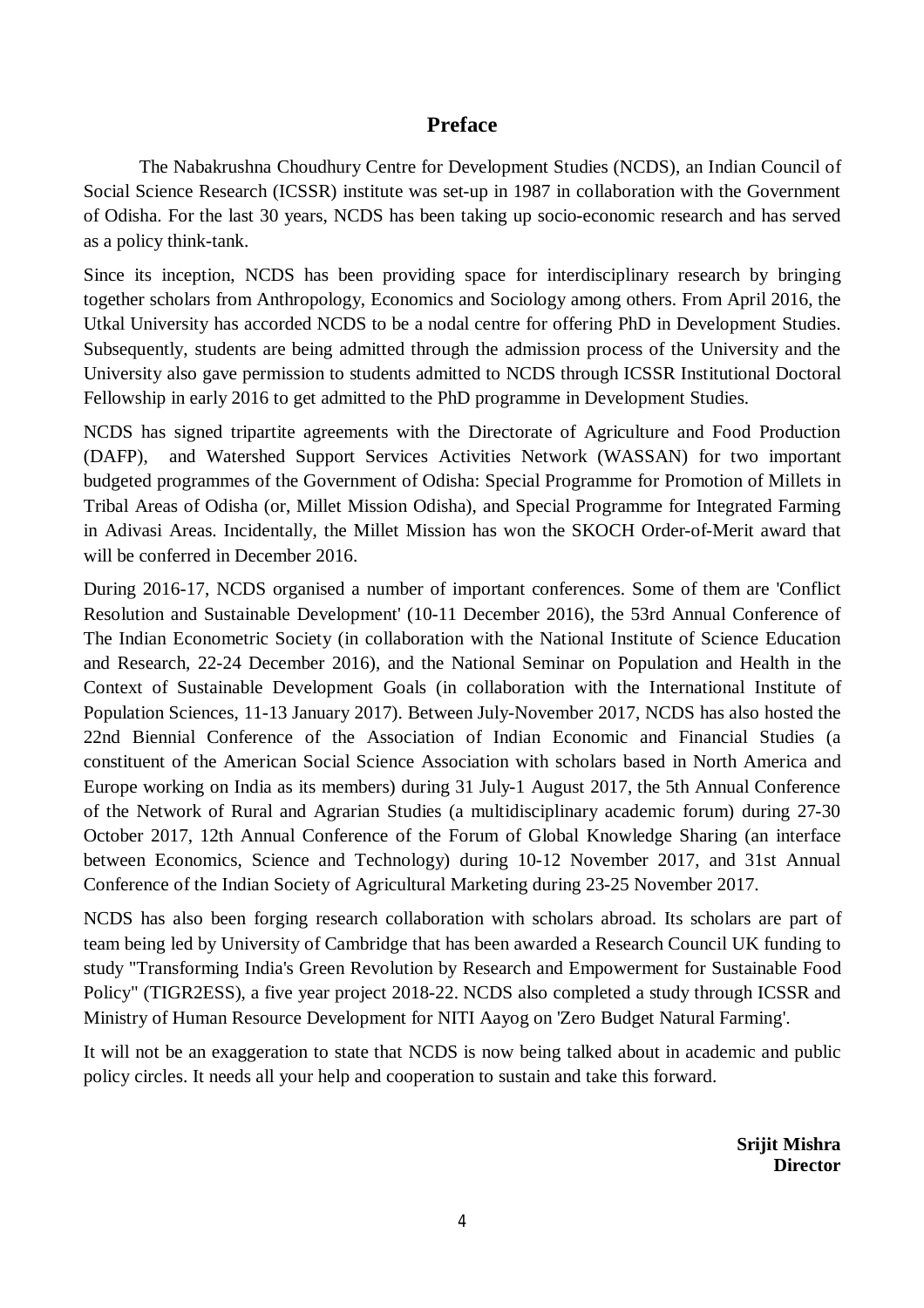## **Board of Governors**

# **Nabakrushna Choudhury Centre for Development Studies (NCDS)**

| 1.  | Mr R. Balakrishnan, IAS                                              | Chairman  |
|-----|----------------------------------------------------------------------|-----------|
|     | Development Commissioner-cum-Additional Chief Secretary (DC-cum-ACS) |           |
|     | Planning and Convergence Department, Government of Odisha            |           |
| 2.  | Mr Tuhin Pandey IAS                                                  | Member    |
|     | Principal Secretary, Finance Department,                             |           |
|     | Government of Odisha, Bhubaneswar                                    |           |
| 3.  | Mr GVV Sarma, IAS                                                    | Member    |
|     | Additional Chief Secretary, Higher Education Department,             |           |
|     | Government of Odisha, Bhubaneswar                                    |           |
| 4.  | <b>Professor Ashok Das</b>                                           | Member    |
|     | Vice-Chancellor, Utkal University, Vani Vihar, Bhubaneswar           |           |
| 5.  | Professor Siba Prasad Adhikary                                       | Member    |
|     | Vice Chancellor, Fakir Mohan University                              |           |
|     | Vyasa Vihar (North Campus), Nuapadhi, Balasore                       |           |
| 6.  | Professor Arun Kumar Patnaik                                         | Member    |
|     | Professor of Political Science, University of Hyderabad, Hyderabad   |           |
| 7.  | Professor Manoj Kumar Panda                                          | Member    |
|     | Director, Institute of Economic Growth, Delhi                        |           |
| 8.  | Professor Jayant Kumar Mohapatra                                     | Member    |
|     | Ex- Vice Chancellor, Berhampur University                            |           |
|     | A-4, Jasnal Complex, Giri Road, Berhame pur                          |           |
| 9.  | Professor Pareshnath Sahu., Retd.                                    | Member    |
|     | Formerly with Sambalpur University                                   |           |
|     | EC-1/2, Executive Colony, Budha Raja, Sambalpur                      |           |
| 10. | Prof.V.K Malhotra                                                    | Member    |
|     | Member Secretary,                                                    |           |
|     | Indian Council of Social Science Research (ICSSR), New Delhi         |           |
| 11. | Professor R.M.Mallik                                                 | Member    |
|     | Former Professor of Economics, NCDS                                  |           |
|     | Amrutayan, 783 E, Jaydev Tower Campus, Jayadev Vihar, Bhubaneswar    |           |
| 12. | Dr. Rajkishore Meher                                                 | Member    |
|     | Professor of Industrial Sociology, NCDS, Bhubaneswar                 |           |
| 13. | Dr. Rashmi Mishra                                                    | Member    |
|     | Reader in Sociology, NCDS, Bhubaneswar                               |           |
| 14. | Dr. Shibalal Meher                                                   | Member    |
|     | Reader in Industrial Economics, NCDS, Bhubaneswar                    |           |
| 15. | Professor Srijit Mishra                                              | Member-   |
|     | Director, NCDS, Bhubaneswar                                          | Secretary |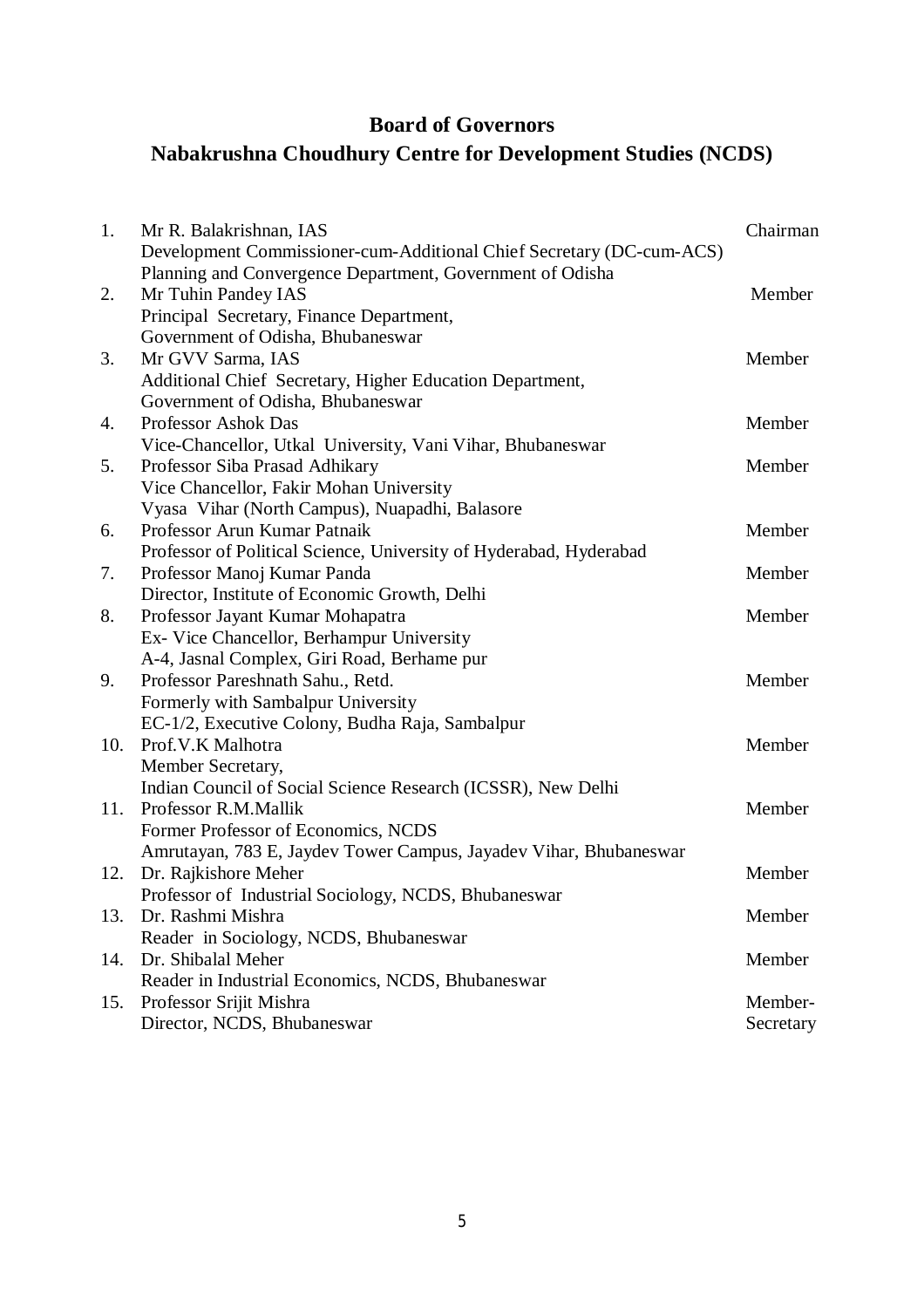## **List of Staff Members**

## *Faculty*

| Prof. Srijit Mishra                                | Director                                                                                                 |
|----------------------------------------------------|----------------------------------------------------------------------------------------------------------|
| Dr. Rajkishore Meher                               | Professor of Industrial Sociology                                                                        |
| Dr. Shibalal Meher                                 | Reader in Industrial Economics                                                                           |
| Dr. (Mrs) Rashmi Mishra                            | Reader in Sociology                                                                                      |
| Dr. Nilakantha Panigrahi                           | Research Associate in Social Anthropology<br>(Till 20.09.2016)                                           |
| <b>Research Supporting Staff</b>                   |                                                                                                          |
| Dr. Chita Ranjan Dash                              | Senior Research Officer (from 09.09.2016;<br>was Research Investigator up to 08.09.2016)                 |
| Dr. Ramesh Prasad Mohanty                          | Research Officer (from 09.09.2016;<br>was Anthropological/Sociological Investigator up to<br>08.09.2016) |
| Dr. Biswabas Patra                                 | Research Officer (from 09.09.2016;<br>was Field Investigator up to 08.09.2016)                           |
| <b>Library Staff</b>                               |                                                                                                          |
| Mrs. Soumya Shree Parida<br>Mr. Niranjan Mohapatra | Librarian (Contractual; till 28.03.2017)<br>Librarian (Contractual; from 27.06.2017)                     |
| <b>Computer Staff</b>                              |                                                                                                          |
| Mrs. Sujata Manjari Pani                           | Asst. Programmer                                                                                         |
| <b>Administrative Staff</b>                        |                                                                                                          |
| Prof. Srijit Mishra                                | Director                                                                                                 |
| Mrs. S. Jani, OFS                                  | Secretary                                                                                                |
| Mr. S. Rath                                        | <b>Administrative Officer</b>                                                                            |
| Mr. Debabrata Sahoo                                | P.A. to Director                                                                                         |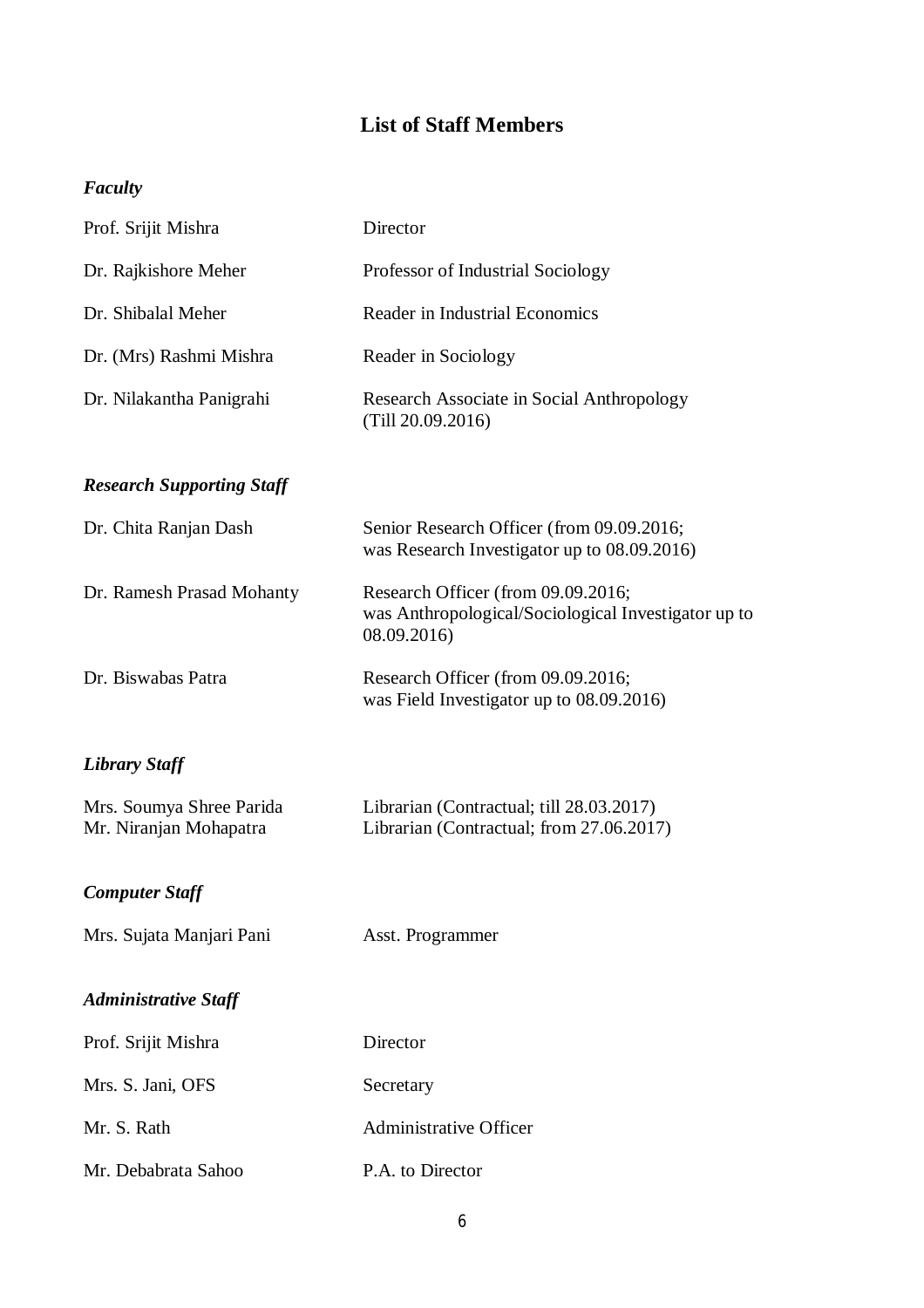## *Administrative Staff (continued)*

| Mr. P.K. Mishra            | Senior Assistant                                  |
|----------------------------|---------------------------------------------------|
| Mr. Nirmal Kumar Mishra    | Junior Steno to Secretary                         |
| Mr. Prakash Kumar Mohanty  | Junior Accountant                                 |
| Mrs. Ch. A.P.Panda         | Typist-Cum-Diarist (Office Assistant)             |
| Mr. P.K. Mallia            | <b>Computer Literate Typist</b>                   |
| Mrs. Kasturi Mishra        | Receptionist (Contractual up to 06.03.2017)       |
| <b>Subordinate Staff</b>   |                                                   |
| Mr. Prakash Kumar Maharana | Driver                                            |
| Mr. Gangadhar. Nayak       | Driver                                            |
| Mr. B.N. Rath              | Pump Operator-Cum-Electrician                     |
| Mr. A.C. Malla             | Messenger                                         |
| Mr. B.B. Nahak             | Sweeper                                           |
| Mrs. M. Pradhan            | Sweeper                                           |
| Mr. B. Digal               | Gardner                                           |
| Mr. A.C. Sahoo             | Messenger                                         |
| Mr. S.B. Sahoo             | Messenger                                         |
| Mr. H.D. Sahoo             | Cook-Cum-Attendant (Contractual up to 06.03.2017) |
| Mr. B.K. Biswal            | Attendant (Contractual up to 06.03.2017)          |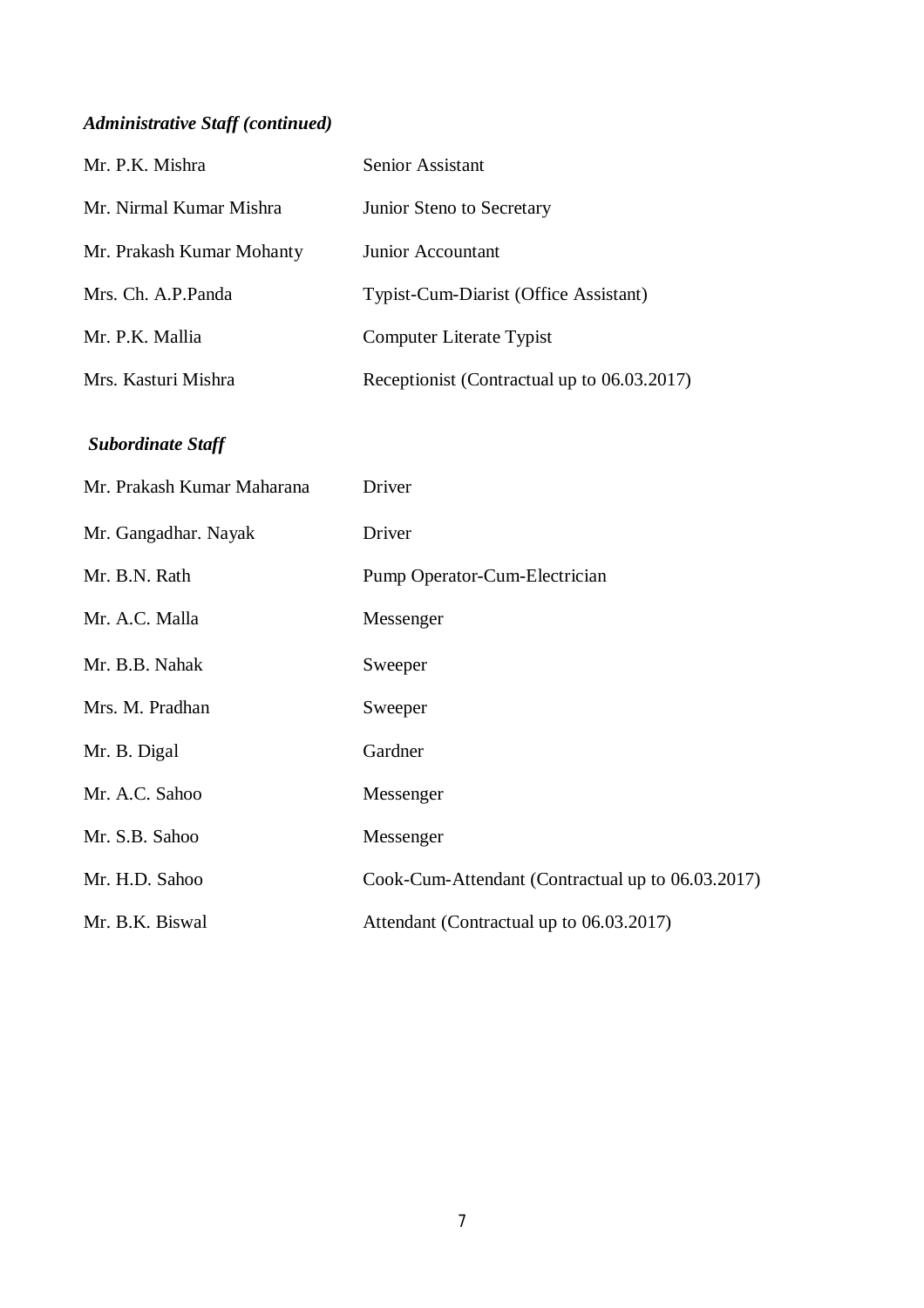#### **Overview**

The Nabakrushna Choudhury Centre for Development Studies (NCDS), established in March 1987, is registered under the Societies Registration Act, 1860. Since its inception, it has been jointly funded by the Indian Council of Social Science Research (ICSSR), Ministry of Human Resource Development, Government of India and the Higher Education Department, Government of Odisha. Focusing on socio-economic research, this institute is the only one of its kind that serves as a policy think tank in the state of Odisha.

NCDS is managed by a Board of Governors (BOG) constituted by the Government of Odisha. The members of the BOG comprise of eminent academicians, Government administrators and nominees of the Government of Odisha and the ICSSR. The objectives, major activities and thrust areas of research are indicated below.

#### *Objectives*

- To undertake and promote research in social sciences and socio-economic problems of India in general and the state of Odisha in particular;
- To provide academic and professional assistance to the departments and agencies of the Government of India and Government of Odisha;
- To provide advisory and consultancy services to the International Bodies, Government of India, Government of Odisha, other educational institutions and organisations, business, trade and industry;
- To collaborate with Universities, particularly those established in Odisha as also with other academic institutions and organisatio0ns in India or abroad for promotion of research and higher learning.

#### *Major Activities*

- Conducting research studies in the field of social science on various aspects of development;
- Providing consultation and professional assistance to the government and other public institutions in formulation of plans and programmes of socio-economic development;
- Conducting seminars, workshops, conferences, training, evaluation and monitoring programmes;
- Conducting Ph.D. programmes and supervising scholars for their doctoral degree in social sciences, particularly in Development Studies.

#### *Some Research Initiatives*

The research studies of NCDS are based on various themes of national and regional importance in the area of socio-economic development. Some recent initiatives are the action research based 'Special Programme on Promotion of Millets for Tribal Areas in Odisha' (or, Millet Mission of Odisha). NCDS has also been a part of a team being led by University of Cambridge that has been granted the Research Council UK's fund for a project on "Transforming India's Green Revolution by Research and Empowerment for Sustainable Food Supply" (TIGR2ESS).

Some of the studies have been sponsored by various state and national bodies or international agencies like Department for International Development (DfID), Finance Commission, Ford Foundation, Indo-Dutch Programme for Alternatives in Development (IDPAD), International Labour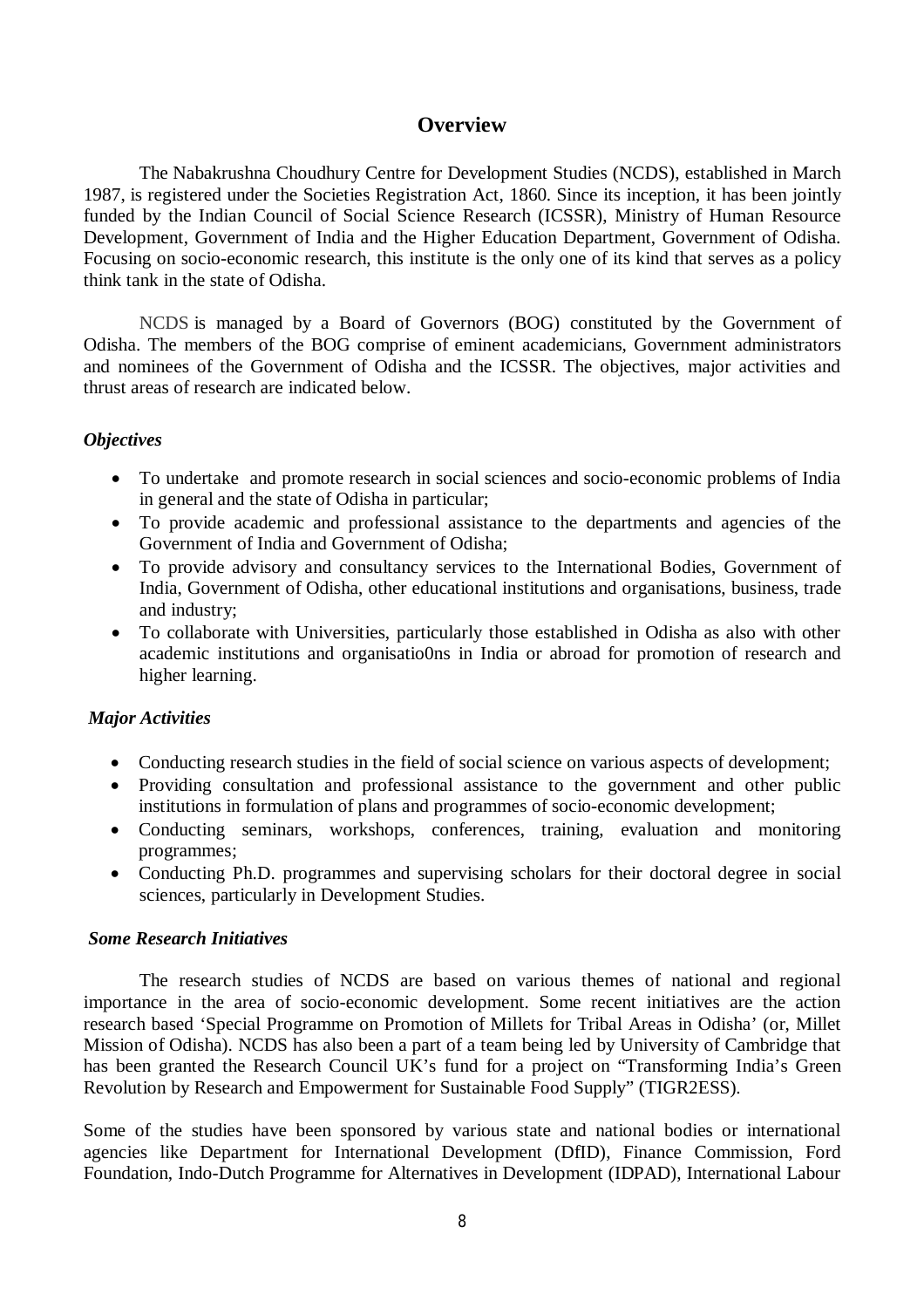Organisation (ILO), National Institute of Rural Development (NIRD), Overseas Development Institute (ODI), Panchayatiraj Department, Planning Commission (Government of India), Planning and Convergence Department (Government of Odisha), Water Resources Department (Government of Odisha), World Bank, United Nations Development Programme (UNDP), and Shastri Indo Canadian Institute (SHARP).

Besides, NCDS organises lectures, training programmes, workshops, seminars and conferences for discussion of research findings and exchange of ideas and information among academia, policy makers and others. NCDS has also provided consultancy and assistance to public institutions, particularly State and Central Governments. It has also undertaken monitoring and e valuation studies of various government programmes which helps the concerned bodies in the formulation and implementation of their programmes.

The thrust areas of research studies conducted by NCDS are as follows:

- Development, Displacement and Rehabilitation
- Labour Studies including Child Labour
- Macroeconomic Reforms and the Local Economy
- Natural Resource Management and Analysis
- Poverty studies and analysis
- Sectoral Development Analysis (Agriculture, Industry, Traditional crafts, Informal, and Social Sector among others)
- Social Exclusion and Gender Studies
- State Finances, and Centre-State Financial Relation
- Studies on Disaster Management
- Tribal Development Studies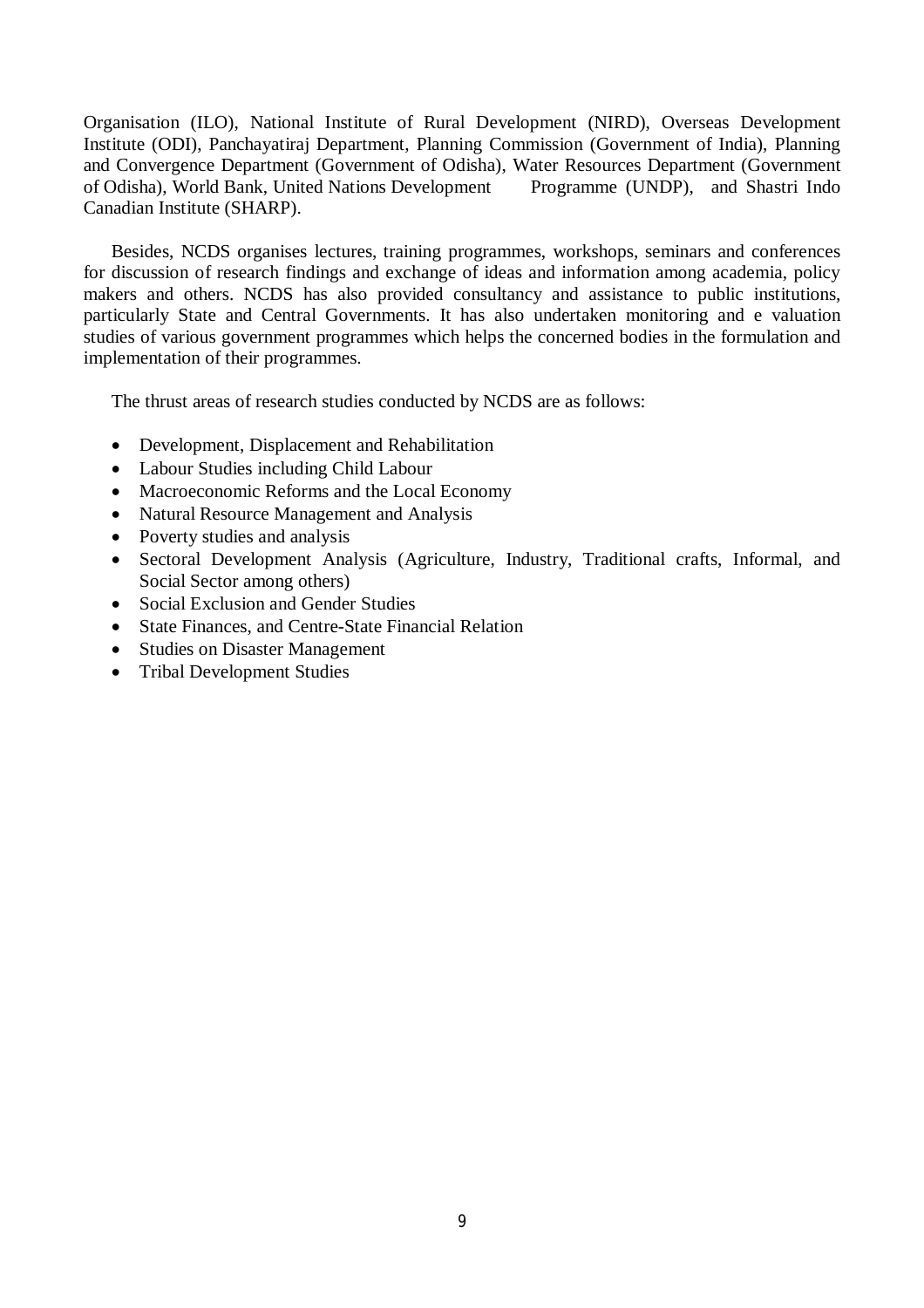## **Infrastructural Facilities**

NCDS is located in the institutional area of Bhubaneswar, on a quite campus; it is nestled between the regional offices of Survey of India and Indira Gandhi National Open University (IGNOU) and is close to the offices of the Centre for Youth and Social Development (CYSD) and the Council for Higher Secondary Education (CHSE). On campus, it houses the main administrative building, the library building and the hostel-cum-guest house.

#### *Administrative Building*

NCDS is reasonably well equipped with all necessary infrastructure and services for undertaking development related applied and theoretical research in social sciences. It has a common computer pool with 12 computers for use of the research scholars and project staffs. The Centre's computer facilities consist of 26 Nos. Of PCs, 3 Laptops, 12 Laser Printers, two colour laser printers, two multi functionaries, five dot matrix printers and one Xerox work Centre. It has two photo copiers, one laser colour printer, and two scanner-fax-printers. The faculty, supporting research staff and the research scholars are provided with unlimited access to Internet facility and personal computers through LAN system. Software package for statistical applications like SPSS have been installed to facilitate research. The NCDS Campus is fully Wi-Fi connectivity.



*(Administrative& Academic Building of NCDS)*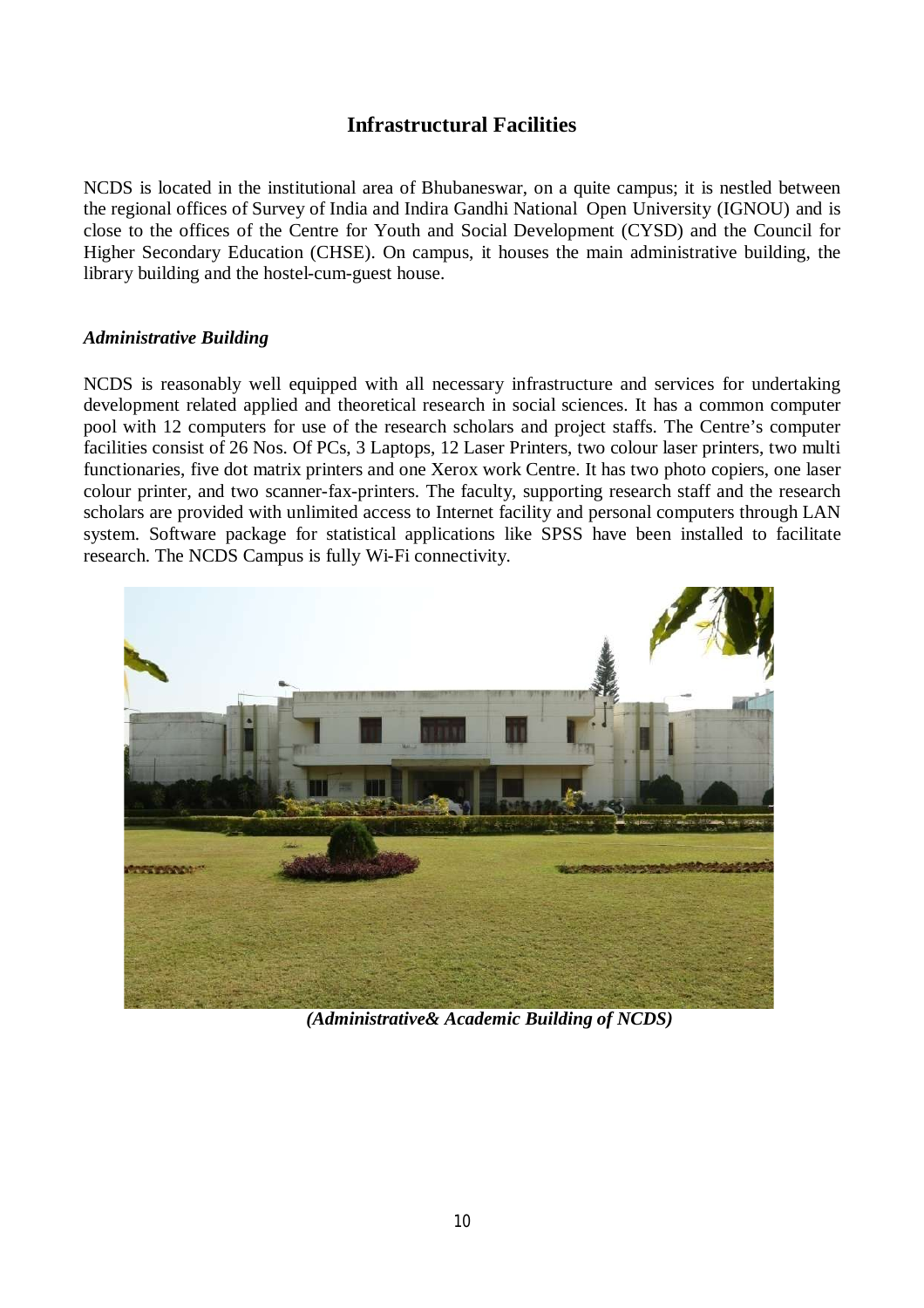#### *Library*

The Centre has a separate library building inaugurated in the year 2010. The Centre's Library has acquired more than 16000 books in social sciences. Besides this, the Library has a collection of nonbook materials like journals, magazines, back volumes, reports, working-papers, thesis, etc. The Library also subscribes to 113 print journals (including 20 foreign journals) related to social science. An E-library has been initiated and provides access to a rich collection of e-resources. The institute updates the available books in e-Granthalaya Library automation software taken from National Informatics Centre. Computers, laser printer, document-scanner and photocopy machine are belongs to NCDS Library IT infrastructures. The library is receiving institutional publications from a number of institutions including different publications of government of India and Government of Odisha. The library is a now a part of ICSSR/NASSDOC initiative to subscribe to JSTOR. It helps scholars to access more than 1000 number of e-journals with back volumes. Sage Online journals are also accessible in NCDS Library. The Library has access to a number of database i.e. ProwessIQ, EPWRF, IndiaStat for avail time series data. The Centre is a member of ProQuest Odisha University Consortium and provides access to five databases i.e. Academic Video Online, E-book Central, India Database, ProQuest Central ,ProQuest Dissertations &Theses Global.



*(Library Building of NCDS)*



*(Inside NCDS Library) (NCDS E-Library)*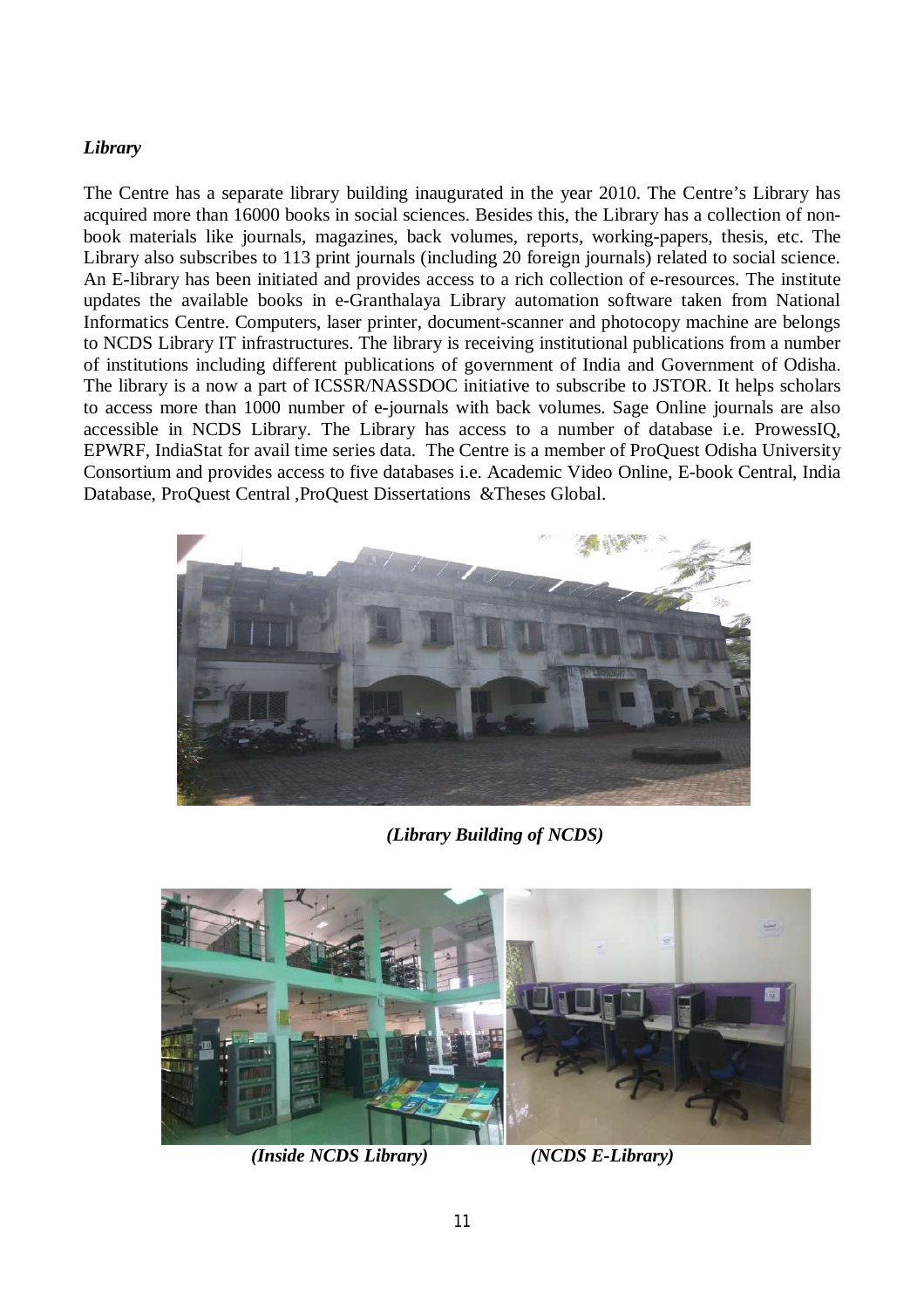#### *Hostel-cum-Guest House*

The Hostel-cum-Guest House is a two storied separate building constructed in the year 1998 with the fund provided by the Indian Council of Social Science Research (ICSSR) and Government of Odisha. It is well equipped with two furnished air-conditioned guest rooms, a Conference Hall, a dining hall and eight rooms. Besides there are two dormitories with seven beds each.



*(Hostel-cum-Guest House Building of NCDS)*

### *Solar Energy &Water Harvesting*

All the buildings of the institute have been installed with solar panels and water harvesting structures. The solar panels installed in the library and hostel-cum-guest house have started functioning. The solar panels installed in the administrative building have to be integrated to the grid system.



*(Solar panels at NCDS)*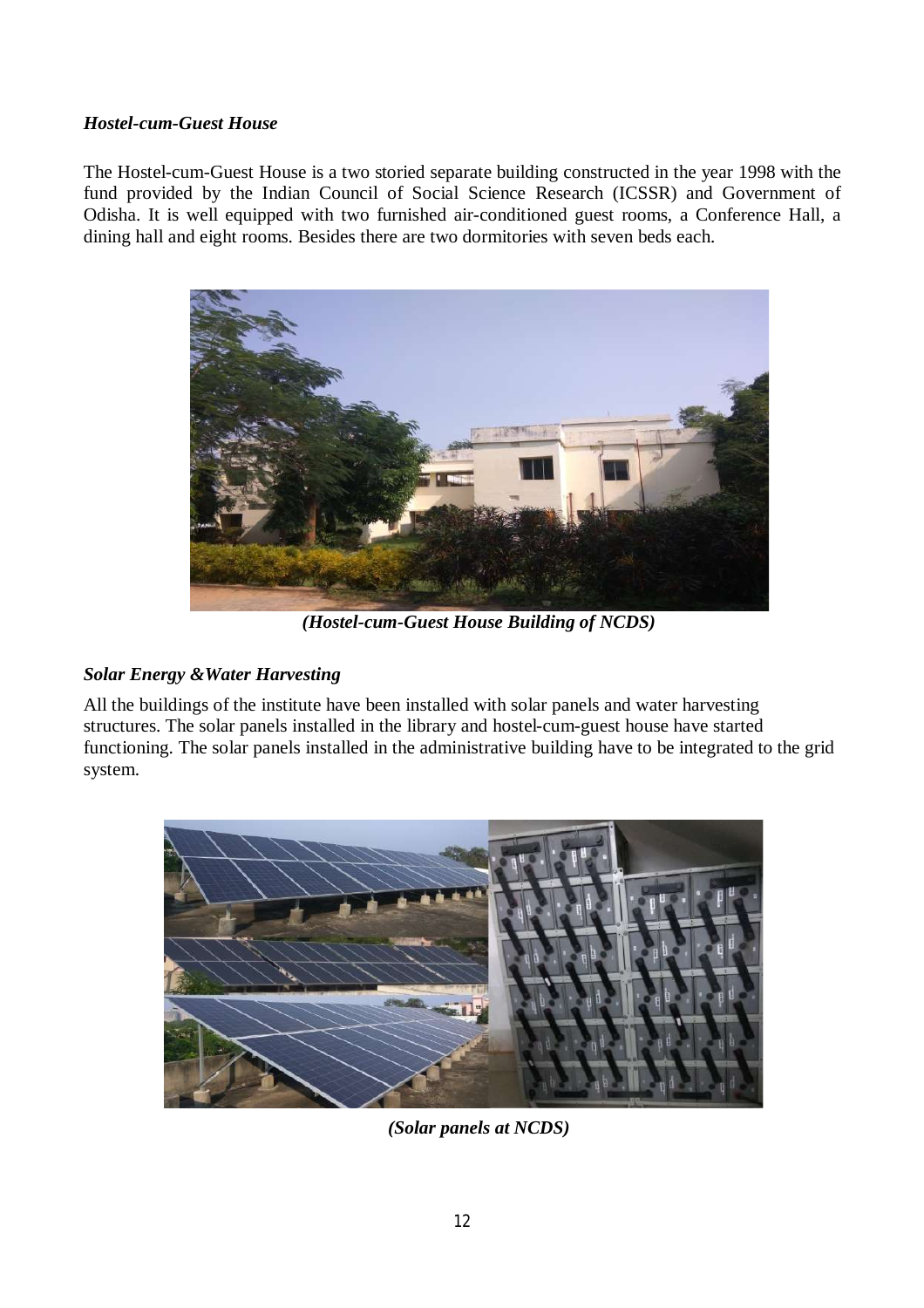## **Publications**

#### *Books*

• Mishra, R (2016). Role Stress, Communication and Empowerment by Rashmi Mishra. New Delhi: Astral Publication.

#### *Books Chapter*

- Mishra, S (2016). Land Ownership and Tenancy in Odisha by Srijit Mishra in Pulin B. Nayak, Santosh C. Panda and Prasanta K. Pattanaik (eds.), "The Economy of Odisha: A Profile", New Delhi: Oxford University Press
- Mishra, S (2016). Decomposing Poverty Change in India : Within-and Between-Group Effects Across Regions, 2004-05 and 2009-10, by Srijit Mishra in "Amitrajeet A. Batabyal and Peter Nijkamp (eds), Regional Growth and Sustainable Development in Asia". New Delhi: Springer.
- Mohanty, R P (2016). Development of Bonda Highlanders: Useful Ethnographic Knowledge Base for the Development Administrators by Ramesh Prasad Mohanty in "L.K. Mahapatra & Meera Swain (ed.) "Knowledge for Action: Treatise in Anthropology"; Asia Publishing House: New Delhi.
- Mohanty, R P (2016). Believes and Practices Associated with Preparation and Consumption of Intoxicating Beverages and Their Utility Among a Primitive Tribal Community of Eastern India: The Case of Hill Bonda of Odisha" by Ramesh Prasad Mohanty in "L.K. Mahapatra & Meera Swain (ed.) "Knowledge for Action: Treatise in Anthropology"; Asia Publishing House: New Delhi.

#### *Research Papers*

- Meher and Sahu (2016). Efficiency of Electricity Distribution Utilities in India: A Data Envelopment Analysis by Shibalal Meher and A. Sahu. OPEC Energy Review, 40(2), pp.155- 179.
- Mishra, R (2016). National Programme for Education of Girls at Elementary Level: A Study in Odisha by Rashmi Mishra. Journal of IIPA, xviii (issue), pp.-pp.

### *Reports*

• Mohanty and Das (2016) Professional Journey of Satchi Das and His Contributions Towards Promotion of Performing Art & Culture: Theatre Play ( Drama) and Open Air Play(Jatra) by Ramesh Prasad Mohanty & Rashmi Das

### *Working Papers*

- Chakrabarty, B (2017). Gandhi's doctrine of Trusteeship: spiritualizing inter-personal relationship by Bidyut Chakrabarty. NCDS Working Paper, No-67: February-2017.
- Meher, S (2017). The Dynamic Causal Relationship between Electricity Consumption and Economic Growth: Empirical Evidence from Odisha, India by Shibalal Meher. NCDS Working Paper, No-66: July-2016.
- Mishra, S (2017). Decomposing Poverty Change in India: Within- and Between-group Effects across Regions, 2004-05 and 2009-10 by Srijit Mishra. NCDS Working Paper, No-65: June-2016.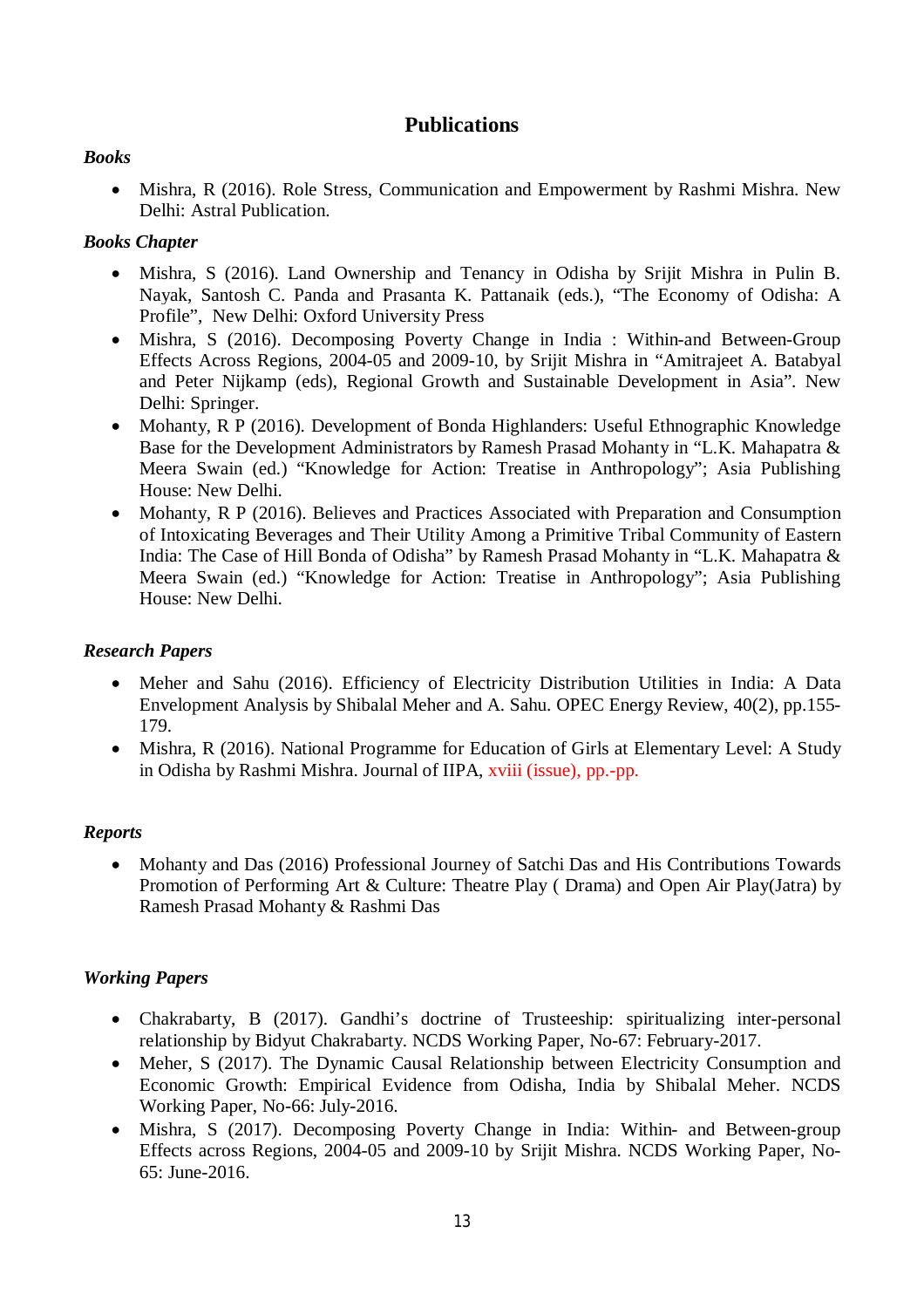## **Research Projects**

#### *Completed*

- **C.R. Das, R.P. Mohanty, B. Patra**: Evaluation of Social Safeguards Implementation in World Bank Assisted Odisha State Road Project (OSRP), 2017
- **Hippu Salk Kristle Nathan, Srijit Mishra**: Inclusivenes in Human Development in India, sponsored by Global Development Network.
- **R. Mishra**: Evaluation Study on Integrated Low Cost Sanitation Scheme (ILCSS) in Odisha (2017), sponsored by Planning and Convergence Department, Govt. of Odisha.
- **S. Meher**: Regular Monitoring of Rural Development Programmes 2015-16 (phase II) for Dakshin Dinajpur district of West Bengal State, funded by Ministry of Rural Development, Govt. of India.
- **S. Meher**: Regular Monitoring of Rural Development Programmes 2015-16 (phase II) for the districts for Maldah district of West Bengal State, funded by Ministry of Rural Development, Govt. of India.
- **S. Meher**: Regular Monitoring of Rural Development Programmes 2015-16 (phase II) for the districts for Murshidabad district of West Bengal State, funded by Ministry of Rural Development, Govt. of India.
- **S. Meher**: Social Impact Assessment of Water Pipeline Corridor of UMPP in Jharsuguda District of Odisha.
- **S. Meher**: Regular Monitoring of Rural Development Programmes 2016-17 (phase I) for Karbi Anglong district of Assam State, funded by Ministry of Rural Development, Govt. of India
- **S. Meher**: Regular Monitoring of Rural Development Programmes 2016-17 (phase I) for Nagaon district of Assam State, funded by Ministry of Rural Development, Govt. of India.
- **S. Meher**: Regular Monitoring of Rural Development Programmes 2016-17 (phase I) for Sanitpur district of Assam State, funded by Ministry of Rural Development, Govt. of India.
- **S. Meher**: Regular Monitoring of Rural Development Programmes 2016-17 (phase I) for Dantewada district of Chhattisgarh State, funded by Ministry of Rural Development, Govt. of India.
- **S. Meher**: Regular Monitoring of Rural Development Programmes 2016-17 (phase I) for Kanker district of Chhattisgarh State, funded by Ministry of Rural Development, Govt. of India.
- **S. Meher**: Regular Monitoring of Rural Development Programmes 2016-17 (phase I) for Rajnandagaon district of Chhattisgarh State, funded by Ministry of Rural Development, Govt. of India.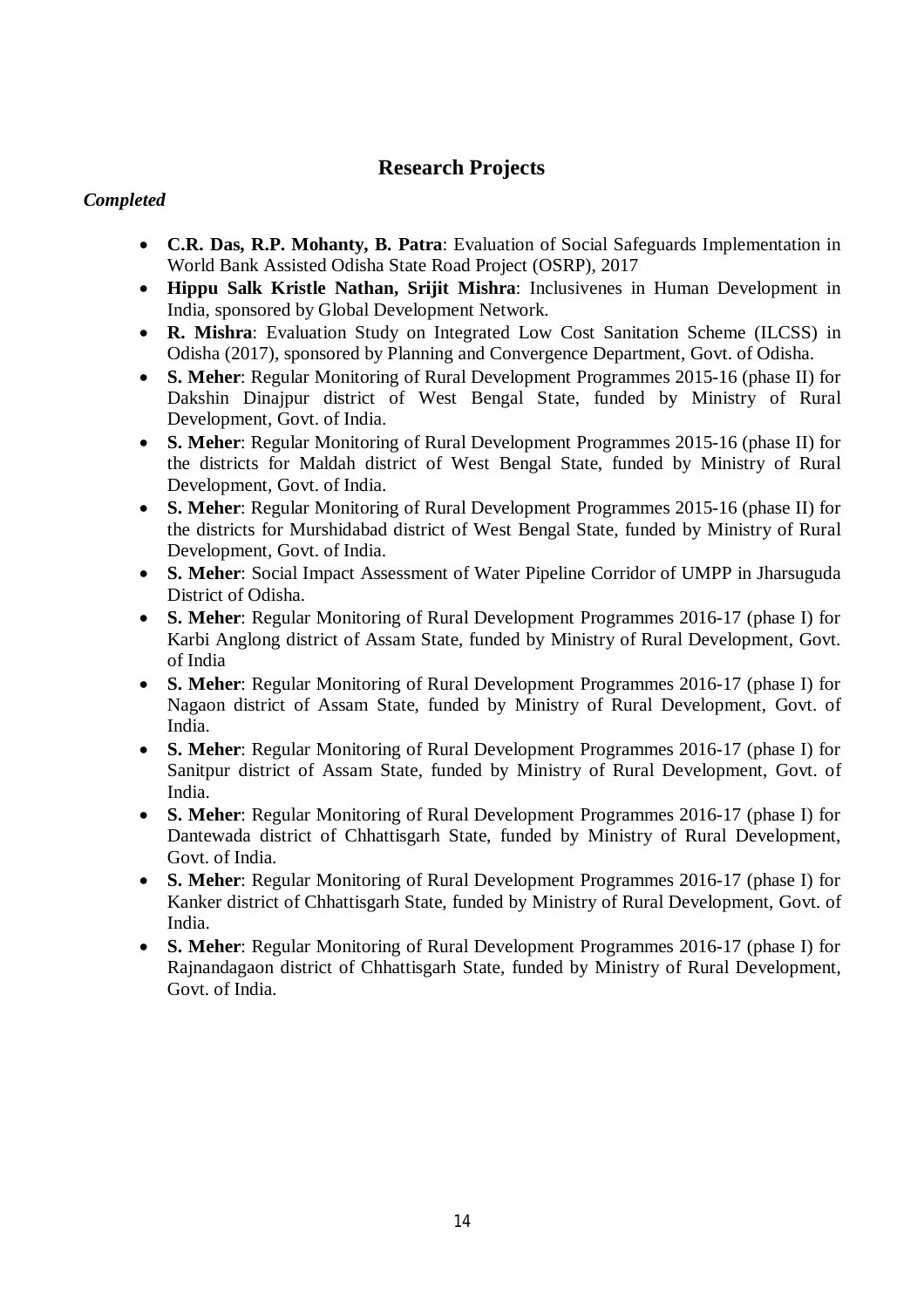## *On-Going*

- **R. Mishra**: Digital Gender Atlas for Higher Education in the State of Odisha, sponsored by Higher Education Department, Govt. of Odisha
- **S. Meher**: Regular Monitoring of Rural Development Programmes 2016-17 (phase II) for the districts for North 24 Parganas district of West Bengal State, funded by Ministry of Rural Development, Govt. of India.
- **S. Meher**: Regular Monitoring of Rural Development Programmes 2016-17 (phase II) for the districts for South 24 Parganas district of West Bengal State, funded by Ministry of Rural Development, Govt. of India.
- **S. Meher**: Regular Monitoring of Rural Development Programmes 2016-17 (phase II) for the districts for Purba Medinipur district of West Bengal State, funded by Ministry of Rural Development, Govt. of India.
- **S. Meher**: Regular Monitoring of Rural Development Programmes 2016-17 (phase II) for the districts for Bahraich district of Uttar Pradesh State, funded by Ministry of Rural Development, Govt. of India.
- **S. Meher**: Regular Monitoring of Rural Development Programmes 2016-17 (phase II) for the districts for Balrampur district of Uttar Pradesh State, funded by Ministry of Rural Development, Govt. of India.
- **S. Meher**: Regular Monitoring of Rural Development Programmes 2016-17 (phase II) for the districts for Shravasti district of Uttar Pradesh State, funded by Ministry of Rural Development, Govt. of India.
- **Srijit Mishra, Hippu Salk Kristle Nathan, Laxmikant Hari**: Analyzing Poverty Change in India: Decomposition, Inclusiveness and Multidimensional Nutritional Deprivation, sponsored by ICSSR, New Delhi.
- **Srijit Mishra, C.R. Das, B. Patra**: Special Programme for Promotion of Millets in Tribal Areas of Odisha, sponsored by Agriculture Department, Govt. of Odisha.
- **Srijit Mishra, C.R. Das, B. Patra**: Special Programme for Promotion of Integrated Farming in Tribal Areas of Odisha, sponsored by Agriculture Department, Govt. of Odisha.

### *Proposals Submitted to External Agencies for Funding*

- **R. Mishra**: A proposal on 'An Evaluation Study on Functioning of Institutions under the Integrated Child Protection Scheme (ICPS) in Odisha, submitted to Women and Child Development Department, Govt. of Odisha.
- **R. Mishra**: A proposal on Evaluation Study on Biju Kandhamal O Gajapati Yojana (BKGY) in Odisha
- **S. Meher**: A proposal for 'Research Methodology Course for Ph.D. Students in Social Sciences', submitted to ICSSR, New Delhi.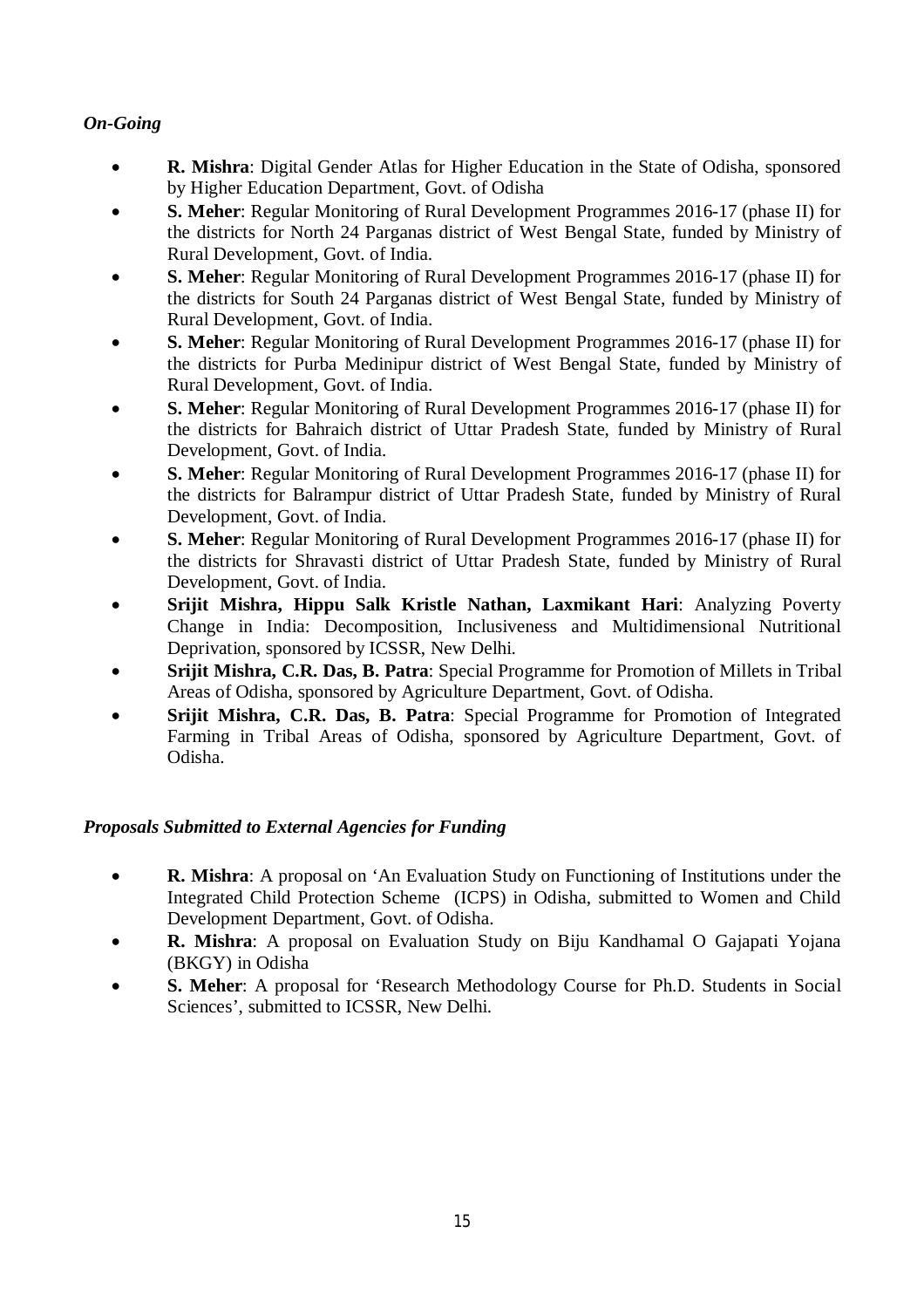## **Conferences /Seminars/Workshops**

#### *Conferences/Seminars:*

- International Conference on "Conflict Resolution and Sustainable Development" organised by NCDS during 10-11 December, 2016.
- National Seminar on "Population and Health in the Context of Sustainable Development Goals" organised by NCDS in collaboration with The International Institute for Population Sciences (IIPS), Mumbai during 11-13 January, 2017.

#### *Distinguished Seminars/Lectures:*

- "Climate Variability, Agricultural Stresses and Livelihood Dynamics in the Coastal Plains of Odisha, India", delivered by Mr. Tristan Berchoux, University of Southampton, United Kingdom on 8.4.2016 at 3.30 PM.
- "Exploring Education, Skill and Employment Gaps: Identifying the Relationships Between Youth Aspirations and Livelihood Outcomes" delivered by Prof. Shailaja Fennell, Centre for Development Studies, University of Cambridge on 8.4.2016 at 5 P.M.
- "Fertility Transition and Economic Inequality: Global and National Pattern" delivered by Prof. Sanjay K. Mohanty, Department of Fertility Studies, International Institute for Population Sciences, Mumbai, on 12.5.2016 at 3.30 P.M.
- "Microfinance and Investment in Human and Social Capital" delivered by Prof. P.V. Vishwanath, Director, Global Portfolio Centre and Professor of Finance, Lubin School of Business, Pace University, New York on 19.5.2016.
- "How People Make Decisions" delivered by Professor Sudipta Sarangi, Virginia Tech University, USA on 16.7.2016.
- "Socio-Economic Impact of Shrimp Culture" delivered by Sri Biswabas Patra, NCDS on 9.8.2016 at 5 PM.
- "Rural Credit Market: A Pro and Post Reform Study in Balasore District of Orissa" delivered by Ms. Reenati Mishra, Ex-ICSSR Doctoral Fellow, NCDS on 9.8.2016 at 6 PM.
- "Rags to Riches" delivered by Professor Kunal Sen, Professor of Development Economics, Global Development Institute, Uniersity of Manchestar, U.K. on 12.8.2016 at 3 PM.
- "Ground water Irrigation and Agrarian Change in Lower Gangatic Plain: Different Development Trajectories between Bihar, West Bengal and Bangladesh" delivered by Professor Koichi Fujita, Centre for Southeast Asian Studies, KYOTO University on 17.8.2016 at 3 PM.
- "Collusion with Private Information and Fixed Costs" delivered by Dr. Ramakanta Patra, University of London (Royal Holloway College) on 14.9.2016 at 3.30 PM.
- "Craft Clusters in Rural India: Challenges for Inclusive Innovation" delivered by Prof. Keshab Das, Gujarat Institute for Development Research, Ahmedabad on 05.11.2016 at 3.30 P.M.
- "Microfinance with Cuban Characteristics" delivered by Prof. P.V. Viswanath, Professor of Finance, Pace University, Lubin School of Business, New York and Visiting Professor, NCDS on 14.2.2017 at 11.00 A.M.

#### *Scholar's Internal Seminars:*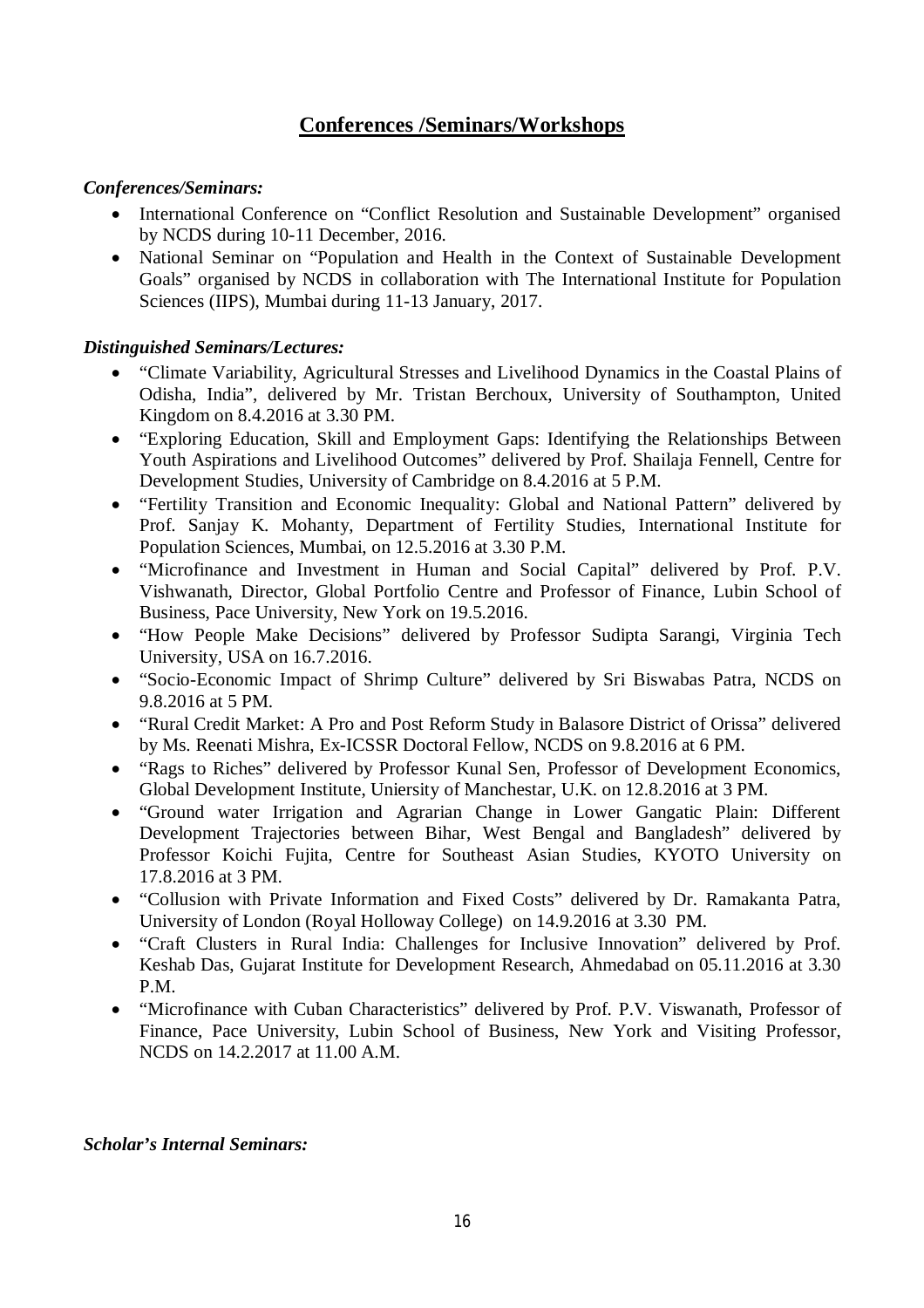- Seminar on "Implication of Development on Human Rights of Tribal Women in Odisha: A Case Study of Mayurbhanj District" delivered by Dr. Chinmayee Satpathy, Former ICSSR Post Doctoral Fellow, NCDS on 23.4.2016 at 3.30 PM.
- Seminar on "Implementation of Right to Education Act in Odisha: Some Issues" delivered by Sri Doleswar Bhoi, ICSSR Doctoral Fellow, NCDS on 5.5.2016 at 3.30 PM.
- Seminar on "Pierre Bourdieu on Educational Inequality: A Critical Review" delivered by Sri Deepak Nayak, Ph.D. Research Scholar, NCDS on 05.1.2017 at 3.30 P.M.
- Seminar on "Domestic Violence against Middle Class Working Women in Odisha: A Sociological Study" delivered by Mrs. Sucharita Mishra, Ph.D. Scholar, NCDS on 28.2.2017 at 3.00 P.M.
- Seminar on "A Picture of Women Empowerment in India through Political Participation" delivered by Mr. Sunil Kumar Mallik, Ph.D. Scholar, NCDS on 3.3.2017 at 3.00 P.M.
- Seminar on "Prajamandal Movement in Mayurbhanj" delivered by Dr. Sujit Kumar Chhatia, ICSSR Post Doctoral Fellow, NCDS on 9.3.2017 at 3.30 P.M.
- Seminar on "Factors Contributing to Maoist Movement in the Backward Districts of Odisha" delivered by Mr. Jitendra Kumar Sahoo, Ph. D. Research Scholar, NCDS on 22.9.2016 at 3.30 P.M.
- Seminar on "Globalization and Traditional Crafts Industry: A Special Reference to Brass and Bell Metal Workers of Odisha" delivered by Mr. Sitaram Behera, Ph. D. Research Scholar, NCDS on 03.11.2016 at 3.30 P.M.

#### *Workshops/Training Programmes :*

- Fifteen-days training programme on 'Research Methodology' during 13-27 May, 2016 for the research scholars of different social science disciplines (Anthropology, Sociology and Economics among others) in collaboration with Scheduled Caste and Scheduled Tribe Research cum Training Institute (SC&STRTI), Bhubaneswar.
- Consultation Meeting to discuss on "Baseline and Research Indicators for Comprehensive Revival of Millets Program of Government of Odisha" on 23.5.2016.
- Five-days Orientation Programme for Ph.D Scholars and Assistant Professors during 3-7 October, 2016. Professor Prasant Pattanaik has delivered a series of four two-hour lectures on "Preference, choice, and rationality" during the above days.
- Consultation Meeting on "Accelerating Farm Reforms for Inclusive Growth in Odisha in collaboration with Landesa, Bhubaneswar on 29.11.2016 at 10.30 AM. Dr. T. Haque of Niti Ayog has attended the meeting.
- Workshop on Evaluation Study on Integrated Low Cost Sanitation Scheme (ILCSS) on 7.1.2017 at 11 AM.
- Consultation for Evolving Communication Strategy for Promotion of Millets in Odisha on 21.1.2017 at 10.30.A.M. Shri Rangalal Jamuda, Chairperson, State Food Commission, Odisha has chaired the consultation.
- Panel Discussion on District Mineral Foundation (DMF) on 15.3.2017, in collaboration with Oxfam India.
- Planning & Orientation Meeting for Field Based Research on Indigenous Production Systems on 24.3.2017, in collaboration with AGRAGAMEE, Rayagada.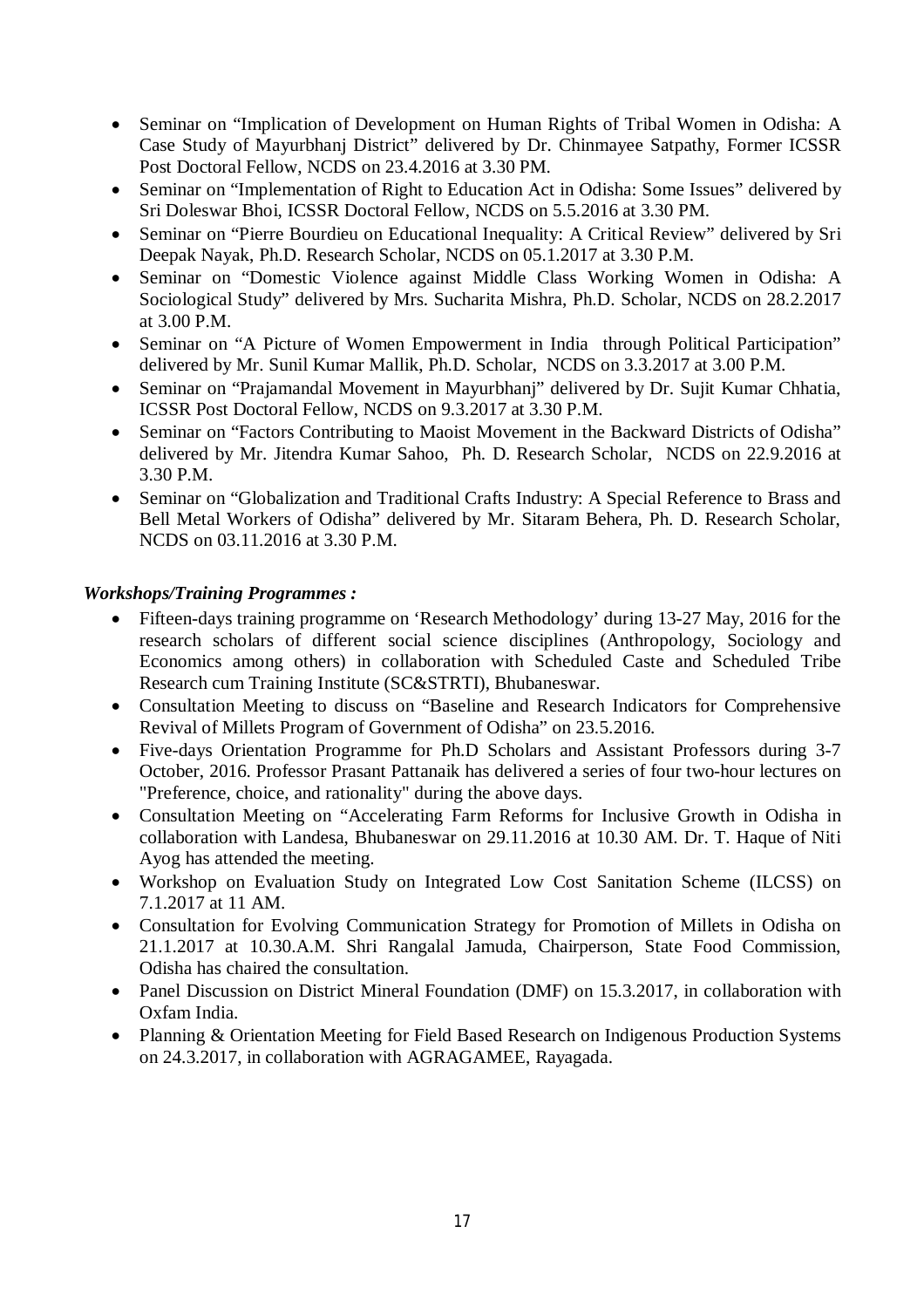## **Paper Presentation**

- **Ashis Kumar Behera**, ICSSR Doctoral Fellow, Present a paper on "Gender Discrimination and Vulnerability of Women" in the Conference of Odisha Economic Association organized by RD Women's University, Bhubaneswar during 11-12 February, 2017.
- **Ashis Kumar Behera**, ICSSR Doctoral Fellow, Present a paper on "Demonetisation and Global Financial System" in the International Seminar on International Economic Scenario and economic order organized by GM University, Sambalpur during 17-18 February, 2017.
- **Ashis Kumar Behera**, ICSSR Doctoral Fellow, Present a paper on "Demonetisation and Digital India: Shifting Gears from Physical cash to Digital Cash" in the National Seminar on Make in India Challenges and Prospects organized by Govindpur College, Cuttack during 26- 27 February, 2017.
- **Ashis Kumar Behera**, ICSSR Doctoral Fellow, Present a paper on "Urbanisation and Pattern of Internal Migration in India: An Analysis" in the National Seminar on Social Sector Development: Issues, Challenges and Opportunities organized by Dept. of Economics, North Odisha University, Baipada during 18 March, 2017
- **Ashis Kumar Behera**, ICSSR Doctoral Fellow, Present a paper on Internal Migration and Access to Health Care in India: A Socio-Economic Analysis in the National Seminar on Health, Public Policy and Human Development organized by NIT Rourkela during 30-31 March, 2017.
- **C.R. Das**, Present a paper on "A Note on Forest Rights Conflicts and Reforms: A Special reference to Odisha" in the International Conference on Conflict Resolution and Sustainable Development organised by NCDS, Bhubaneswar during 10-11 December, 2016.
- **Diptimayee Jena**, ICSSR Doctoral Fellow, Present a paper on "Seasonal Migration as a Source of Livelihood: A Study in Bolangir District" in the National Seminar on "Climate Change: Effects on Sustainable Livelihood", Chhatia, Jajpur during 27-28 November, 2016.
- **Diptimayee Jena**, ICSSR Doctoral Fellow, Present a paper on "Seasonal Labour Migrants of Bolangir District In Odisha: Issues of Sanitation and Health" in the National Seminar on "Population and Health in the Context of Sustainable Development Goals" organised by IIPS and NCDS, Venue: NCDS, Bhubaneswar during 11-13, January, 2017.
- **Diptimayee Jena**, ICSSR Doctoral Fellow, Present a paper on "Issues and Challenges of Forced- Seasonal Labour Migrants: A study in Bolangir District of Odisha" in the International Conference on "Migration and Diasporas: Emerging Diversities and Development Challenges", New Delhi during 22-23 March, 2017
- **Rajanikanta Jena**, ICSSR Doctoral Fellow, Present a paper on "Farm Mechanisation and agriculture Development: A study in two Gram Panchayats in Odisha" in the International conference at SDMIMD, Mysuru during 18-19, Nov. 2016
- **Rajanikanta Jena**, ICSSR Doctoral Fellow, Present a paper on "Human Disability and Development: A socio-economic Analysis" in the National conference at NCDS, Bhubaneswar and IIPS, Mumbai during 11-13, January 2017
- **Rajanikanta Jena**, ICSSR Doctoral Fellow, Present a paper on "Discrimination to women worker in Irrigated Agriculture" in the Annual Conference of Odisha Economic Association at RD Womens' University Bhubaneswar during 11-12, Feb 2017
- **Rajanikanta Jena**, ICSSR Doctoral Fellow, Present a paper on "Changing Ecosystem and Tribal Livelihood Aspect: An Analysis" in the International Conference on Scenarios and Models of Biodiversity and Ecosystem Services, Centre for Economic and Social Studies (CESS), Hyderabad during  $14<sup>th</sup>$ -16<sup>th</sup> February 2017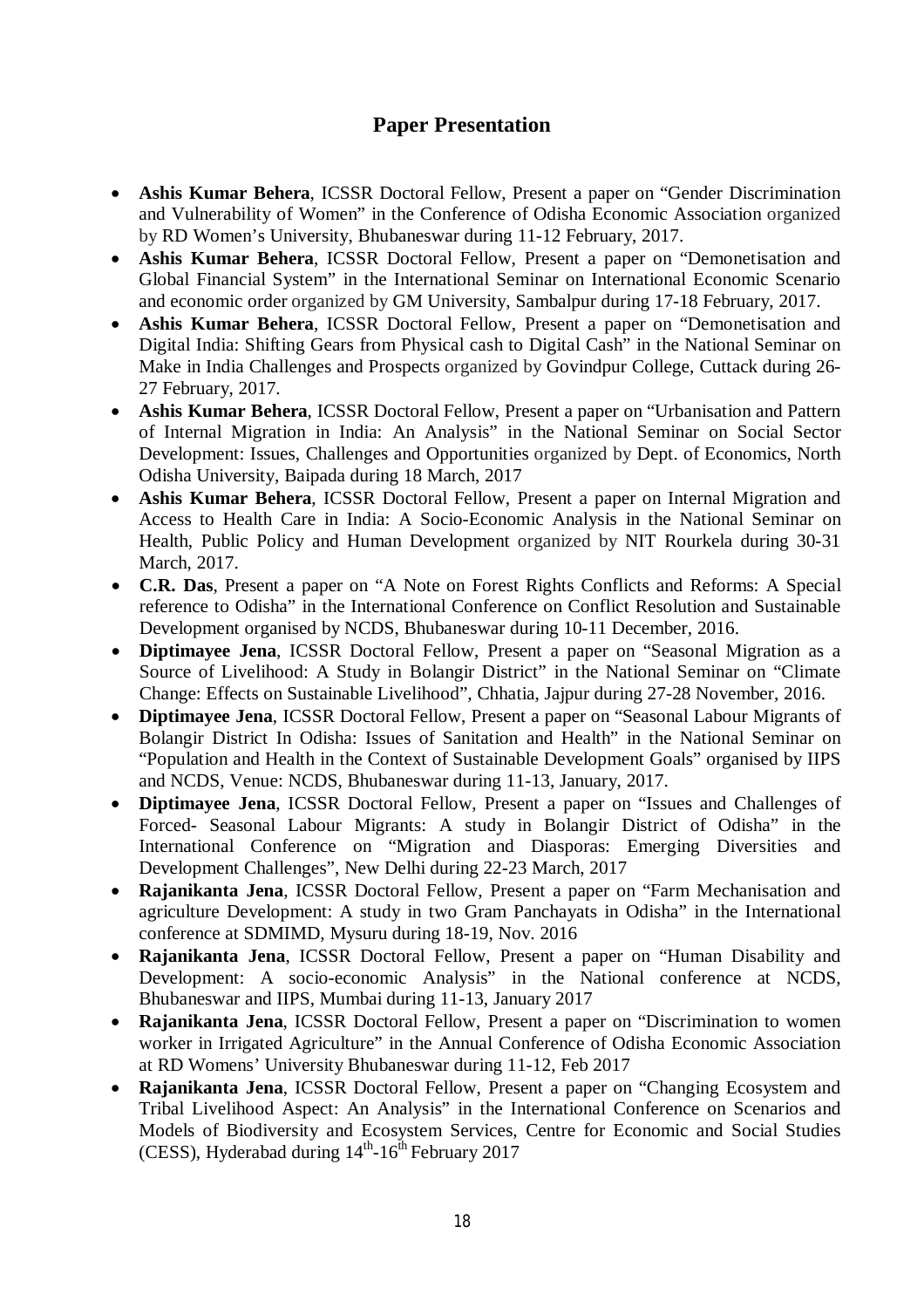## *Paper Presentation (continued)*

- **Rajanikanta Jena**, ICSSR Doctoral Fellow, Present a paper on "Cost-Benefit Aspects of Mechanized Farming Practices: A study in Odisha" in the International Conference at Dept. of Anthropology, University of Hyderabad during 16-17, Feb. 2017
- **Rajanikanta Jena**, ICSSR Doctoral Fellow, Present a paper on "Development of Irrigation in Odisha since 1991: an Analysis" in the National Seminar on Make in India-Challenges and Prospects organized by Dept. of Economics, Govindpur College, Cuttack, Odisha during 27- 28 Feb. 2017
- **Rajanikanta Jena**, ICSSR Doctoral Fellow, Present a paper on "Scenario of Drinking Water and Sanitation in Backward regions: A study in Kalahandi District in Odisha" in the National Seminar on Social Sector Development: Issues, Challenges and Opportunities organized by Dept. of Economics, North Odisha University, Baipada during 18 March, 2017
- **Rajanikanta Jena**, ICSSR Doctoral Fellow, Present a paper on "Caste, Family Size and Migration: A study in two GPs in Odisha" in the International Conference at IGNOU, New Delhi during 22-23, March 2017
- **Rashmi Rekha Samal**, ICSSR Doctoral Fellow, Present a paper on "Religion, Local Community and Conservation of Natural Resources: A Study in Sikkim, Gangtok in the International Conference on Scenarios and Models of Biodiversity and Ecosystem Services, Centre for Economic and Social Studies (CESS), Hyderabad during 14<sup>th</sup>-16<sup>th</sup> February 2017
- **Shibalal Meher**, Present a paper on "Efficiency of Low Tension Electricity Distribution in Odisha: A Division wise Data Envelopment Analysis" in the International Conference of IJAS at the British School at Rome, Italy during 15-18 November 2016.
- **Shibalal Meher**, Present a paper on "Nexus between Poverty and Degradation of Forest Resources in Odisha: An Empirical Investigation" in the Annual Conference of The Indian Econometric Society, organised by NISER and NCDS, Bhubaneswar during 22-24 December 2016.
- **Shibalal Meher**, Present a paper on "Financing Healthcare Expenditure in Odisha" in the National Seminar on 'Population and Health in the Context of Sustainable Goals', organized by IIPS, Mumbai at NCDS, Bhubaneswar during 11-13 January 2017.
- **Shibalal Meher**, Present a paper on "Redressing Horizontal Fiscal Imbalance in India: An Assessment of Fourteenth Finance Commission Recommendation" in the Annual Conference of Odisha Economics Association, organised by Ramadevi Women's University during 11-12 February, 2017.
- **Shibalal Meher**, Present a paper on "Intervention of JSY towards Healthcare Services in Odisha: a Boon to Infant and Maternal Health" in the National Seminar on 'Social Sector Development in India: Issues, Challenges and Opportunities', organized by Dept. of Economics, North Odisha University, Baripada during 18 March, 2017
- **Shibalal Meher**, Present a paper on "Determinants of Public Health Care Spending in Odisha: Evidence from a Time-Series Analysis" in the National Seminar on 'Health, Public Policy and Human Development: A Way Forward to address SDGs', organized by NIT Rourkela during 30-31 March, 2017.
- **Smita Malik**, ICSSR Doctoral Fellow, Present a paper on "Climate Change and the Livelihood: An Empirical Study of Fishermen Community in Odisha" in the International Conference and One Day Methodology Workshop on Scenarios and Models in Biodiversity and Ecosystem Services organized by CESS Hyderabad during 14-16 February, 2017
- **Smita Malik**, ICSSR Doctoral Fellow, Present a paper on "Industrialization, environmental degradation and tribal economy: A Review" in the National Seminar on "Industrialization, Social Exclusion and the Rights of Indigenous People" organized by Department of Sociology at Sambalpur University, JyotiVihar during 26-27 March, 2017.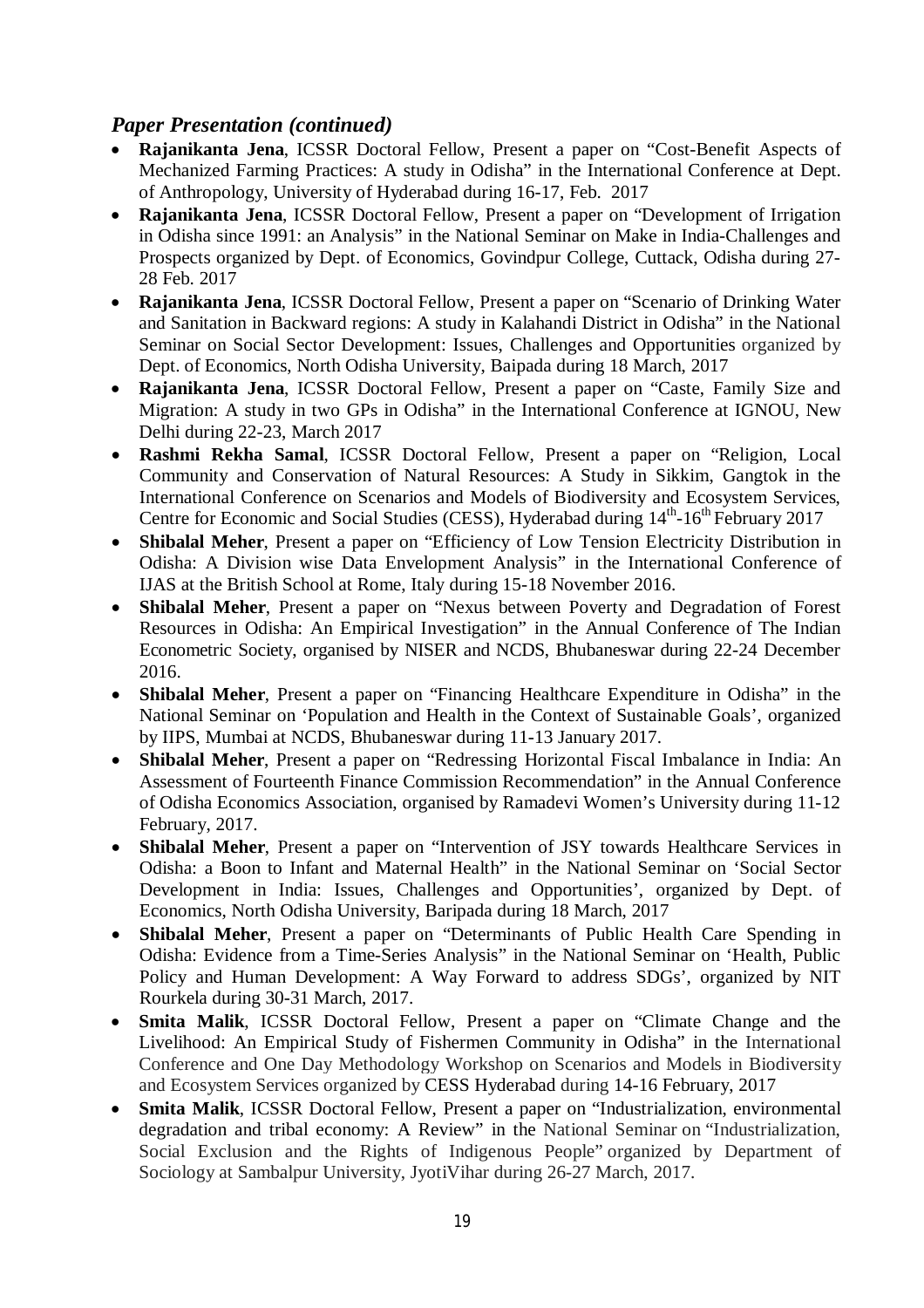## *Paper Presentation (continued)*

- **Smita Malik**, ICSSR Doctoral Fellow, Present a paper on "Agriculture and Rural Livelihood: A study of Climate Change in Odisha" in the National Seminar on Environmental Protection: Socio-Legal Issues & Challenges organized by Dept. of Law, Sambalpur University During 25-26 March, 2017
- **Smita Malik**, ICSSR Doctoral Fellow, Present a paper on "Development, Climate Change and Tribal Health: Assessing the Linkages" in the National Seminar on Health Public Policy and Human Development: A Way Forward to Address SDGs (HPPHD2017) organized by NIT Rourkela, Odisha during March 30 - 31, 2017
- **Srijit Mishra**, Present a paper on "Decomposing Poverty Change in India: Within-and-Between-group Effects across Regions, 2004-05 and 2009-10" in the National Seminar on Population and Health in the Context of Sustainable Development Goals, organised by International Institute for Population Sciences (IIPS), Mumbai during 11-13 January 2017
- **Srijit Mishra**, Present a paper on "Decomposing Poverty Change Across NSS Region of India: 2004-05 to 2009-10" in the ICSSR-NWO Joint Seminar on "Comparative Perspectives on Growing Socio-Economic Inequalities in India and Europe", organised by ICSSR during 08-09 February 2017
- **Srijit Mishra**, Present a paper on "Two Dimensions of Crisis in Indian Agriculture: Agricultural and Agrarian, KINDAS" in the The Centre for South Asian Studies, Kyoto University, Kyoto, Japanduring 5 June 2016.
- **Srijit Mishra**, Present a paper on "Indian Colours for Japan: Growth, Equity and Beyond" in the Meiji University, Tokyo, Japan during 08 June 2016
- **Srijit Mishra**, Present a paper on "Poverty and Sustainability of Recent Rural India, Special Lectures for the International Exchange Fund" in the Ikuta Campus, Meiji University, Japan during 9 June 2016
- **Srijit Mishra**, Present a paper on "Two Dimensions of Crisis in Indian Agriculture: Agricultural and Agrarian" in the Korea Rural Economic Institute, Naju, South Korea during 13 June 2016
- **Subhrajit Rath**, ICSSR Doctoral Fellow, Present a paper on "Climate Change and its Impact on Community Livelihood in Industrial belt of Odisha" in the **International Conference** on Scenarios and Models of Biodiversity and Ecosystem Services as part of the Belmont Forum project on Biodiversity and Ecosystem Service Network (ScenNet) implemented through the Ministry of Earth Sciences, Government of India at the Centre for Economic and Social Studies, Hyderabad during 15-16 February 2017
- **Subhrajit Rath**, ICSSR Doctoral Fellow, Present a paper on "Impact of Industrial Practices in Climate Change and Livelihood Pattern in Odisha" in the National Seminar on Population and Health in the Context of Sustainable Development Goals organized by the International Institute for Population Sciences (IIPS), Mumbai in collaboration with NCDS, Bhubaneswar, Odisha during 11-13 January, 2017
- **Subhrajit Rath**, ICSSR Doctoral Fellow, Present a paper on "Revisiting the Multinational Business Practices in Paradigm of Corporate Social Responsibility in India" in the International Seminar on International Economic Scenario & Economic Order organized jointly by Department of Economics & Department of Business Administration, Gangadhar Meher University, Sambalpur, Odisha during 17-18 February, 2017
- **Subhrajit Rath**, ICSSR Doctoral Fellow, Present a paper on "Digitalization of Corporate Social Responsibility Reporting Practices: A Study of Selected Indian Companies" in the National Seminar on Make in India-Challenges and Prospects organized by Dept. of Economics, Govindpur College, Cuttack, Odisha during 27-28 February, 2017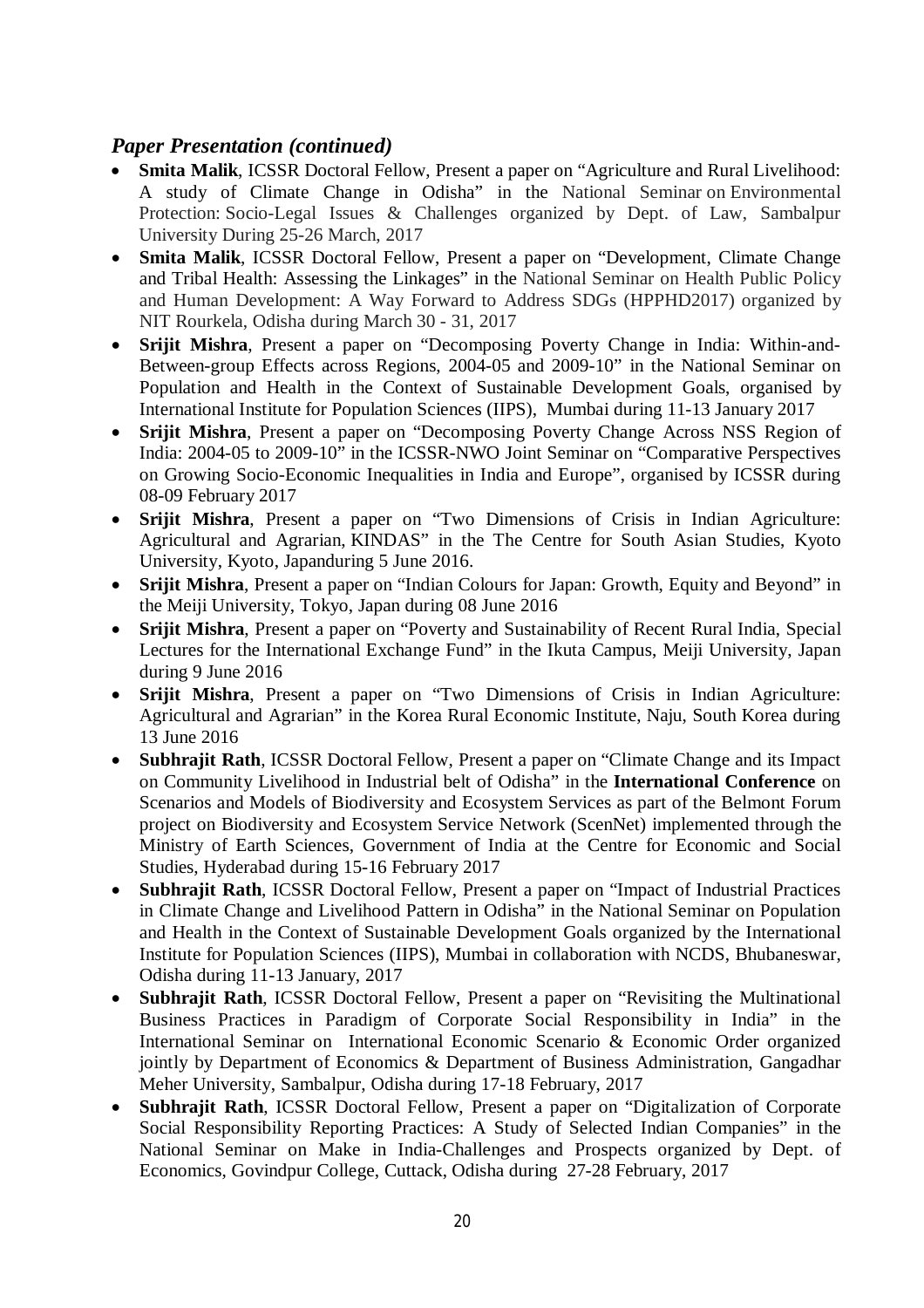#### *Paper Presentation (continued)*

- **Subhrajit Rath**, ICSSR Doctoral Fellow, Present a paper on "Corporate Social Responsibility and Social Sector Development in India" in the National Seminar on Social Sector Development in India: Issues, Challenges and Opportunities organized by the Department of Economics, North Orissa University during 18 March, 2017
- **Subhrajit Rath**, ICSSR Doctoral Fellow, Present a paper on "Corporate Social Responsibility for an Inclusive Social Development in India" in the UGC-DRS-II Sponsored Conference on Role of Social Sectors and Public Policies in Economic Development organized by the Department of Economics & politics, Visva-Bharati, Santiniketan, West Bengal during 24-25 March, 2017
- **Subhrajit Rath**, ICSSR Doctoral Fellow, Present a paper on "The Scope of Corporate Social Responsibility in Managing Industrial Externalities and Environmental Sustainability" in the National Conference on Health, Public Policy and Human Development: A Way Forward to Address SDGs organized by the Dept. of Humanities and Social Sciences, NIT, Rourkela during 30-31March, 2017.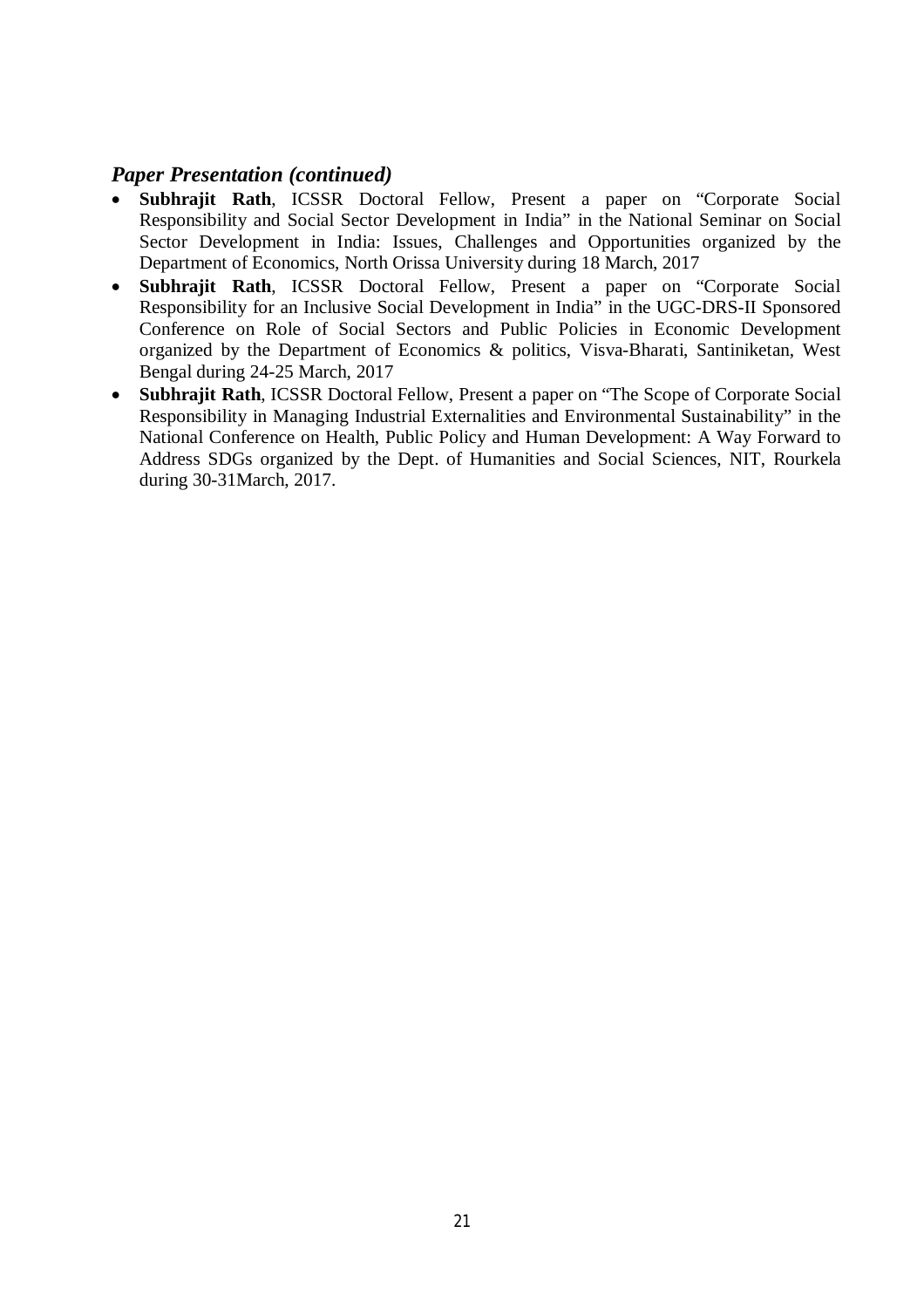## **Millet Mission Odisha**

Special programme for promotion of millets in tribal areas (or Millet Mission of Odisha), with NCDS as the State Secretariat, is being implemented in 30 blocks spread across seven districts of Odisha. This is being extended to another 25 blocks. A unique aspect of the programme is the institutional architecture with Academia, Civil Society and Government as important stakeholders that complement and supplement each other to address nutrition security and climate resilience. The programme has also won the SKOCH Order-of-Merit in November 2017.



**(Millets Crop cutting in tribal area of Odisha for Promotion of Millets)**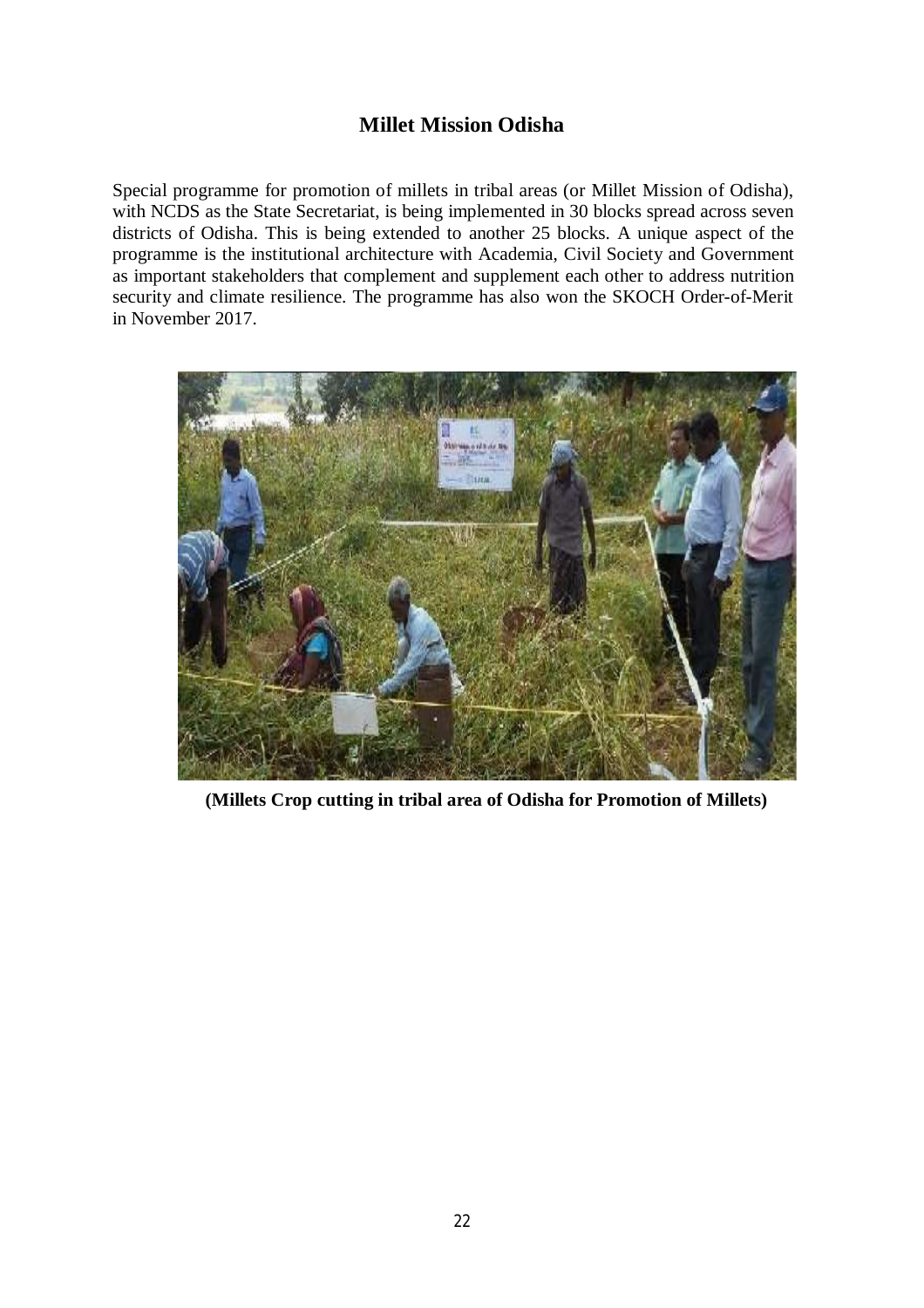#### **State SIA Unit**

The Revenue and Disaster Management Department, Government of Odisha, has set up the State SIA (Social Impact Assessment) Unit at NCDS in the current year for conducting Social Impact Assessment studies as per the provisions under the Right to Fair Compensation and Transparency in Land Acquisition, Rehabilitation and Resettlement Act 2013.

After the formation of the unit, Prof. R. K. Meher, Professor of Industrial Sociology has been entrusted to work as the Coordinator of this unit. Application were invited applications from different agencies to take up SIA studies and based on an evaluation has empanelled 31 of them. In 2016-17, 27 studies have been assigned to different agencies, as indicated below.

| S1.<br>No.     | Name of the project                                                                               | Agency to whom SIA Study<br>allotted                                              |
|----------------|---------------------------------------------------------------------------------------------------|-----------------------------------------------------------------------------------|
| $\mathbf{1}$   | Khurdha Road- Bolangir New BG Rail Link Project                                                   | M/S.Kartabya, Bhubaneswar                                                         |
| $\overline{2}$ | Khurdha Road- Bolangir New BG Rail Link Project                                                   | M/S.Kartabya, Bhubaneswar                                                         |
| 3              | Khurdha Road- Bolangir New BG Rail Link Project                                                   | M/S.Kartabya, Bhubaneswar                                                         |
| $\overline{4}$ | Khurdha Road- Bolangir New BG Rail Link Project                                                   | M/S.Arkitechno Consultants<br>(India) Pvt Ltd, Bhubaneswar                        |
| 5              | Khurdha Road- Bolangir New BG Rail Link Project                                                   | M/S. Centre for Youth & Social<br>Development (CYSD)                              |
| 6              | Khurdha Road- Bolangir New BG Rail Link Project                                                   | M/S. IRDMS, Bhubaneswar                                                           |
| $\overline{7}$ | Sambalpur-Talcher Doubling Railway Line.                                                          | M/S. Agricultural and Rural<br><b>Development Consultancy</b><br>Society (ARDCOS) |
| 8              | Sambalpur-Talcher Doubling Railway Line.                                                          | M/S. Research & Information<br>centre for Orissa (RICOR)                          |
| 9              | Clean Coal Corridor of Basundhara Washery                                                         | M/S. Amroosha Nature's Pvt Ltd                                                    |
| 10             | Loading Bulb in Village Kuishira under S.E Railway of<br>Sundargarh District.                     | M/S.Amroosha Nature's Pvt Ltd                                                     |
| 11             | Sambalpur-Titlagarh Doubling Railway Link Project                                                 | M/S. Institute for Socio<br>Economic Development,<br>Bhubaneswar (ISED)           |
| 12             | Sambalpur-Titlagarh Doubling Railway Link Project                                                 | M/S. Council of Analytical<br>Tribal Studies (COATS),<br>Koraput                  |
| 13             | Acquisition of Pvt Land for development of Air Strip at<br>Jeypore in Dist- Koraput               | M/S Council of Analytical Tribal<br>Studies (COATS), Koraput                      |
| 14             | Four Lane Road from Bankibahal to Kanika, Sundargarh                                              | M/S. DCOR Consulting Pvt Ltd,<br>Bhubaneswar                                      |
| 15             | Acquisition of Pvt Land for construction of Railway Siding<br>in Jharsuguda by NTPC, Darlipali    | M/S. DCOR Consulting Pvt Ltd,<br>Bhubaneswar                                      |
| 16             | Construction of Railway Siding and Discharge of Storm<br>Water Drain at Village Darlipali by NTPC | M/S. DCOR Consulting Pvt Ltd,<br>Bhubaneswar                                      |

#### **Studies given to Empanelled Agencies-2016-17**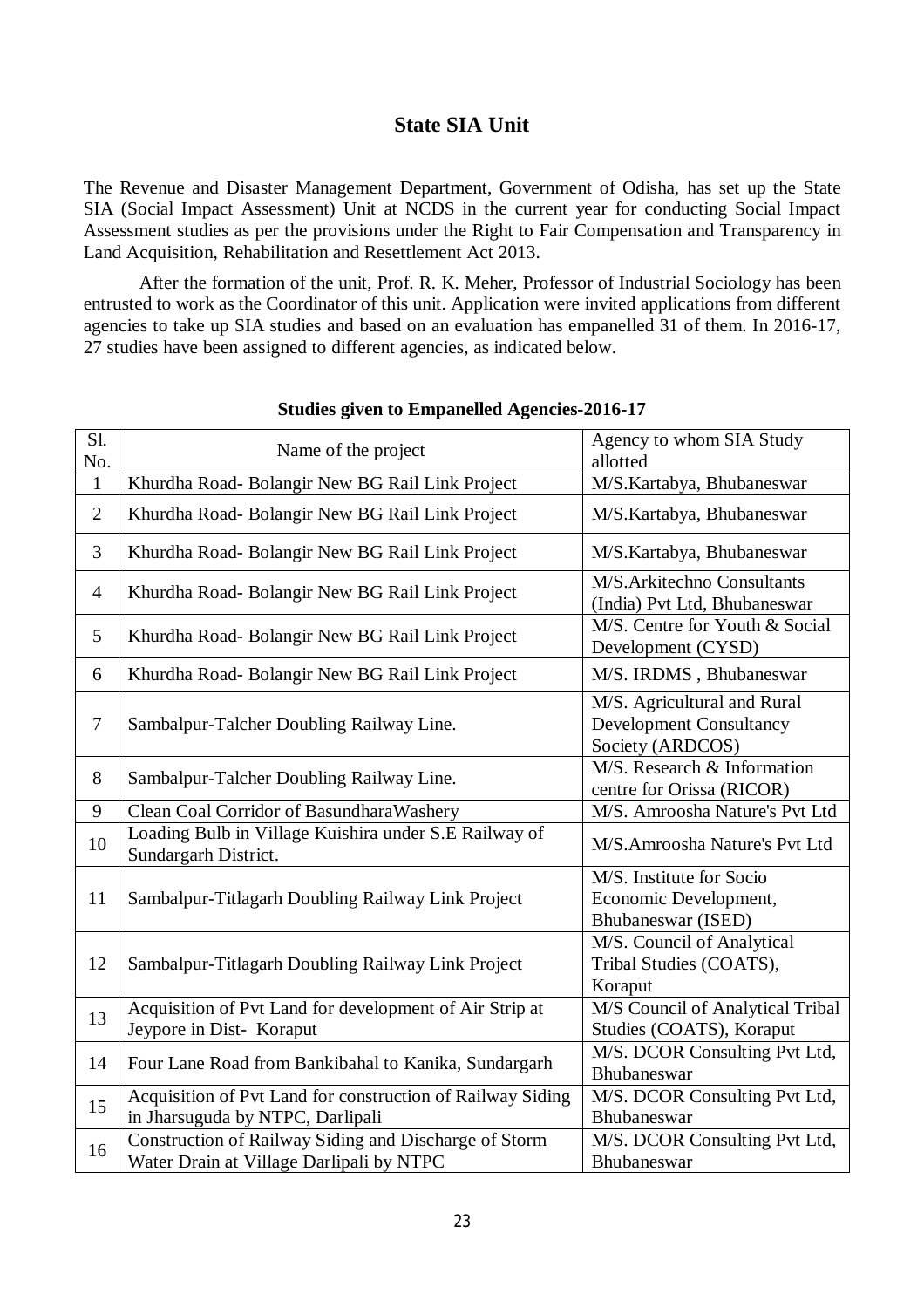| 17 | Land Acquisition for Construction of Bansapani-Daitari-<br>Tomka-Jakhapura Doubling Railway Project                                                                                                                                    | M/S AMS, Lucknow                                                                   |
|----|----------------------------------------------------------------------------------------------------------------------------------------------------------------------------------------------------------------------------------------|------------------------------------------------------------------------------------|
| 18 | Construction of Haridaspur-Paradeep New BG Rail Link<br>Project                                                                                                                                                                        | M/S. Research and Analysis<br>Consultants(RAC)                                     |
| 19 | Construction of Haridaspur-Paradeep New BG Rail Link<br>Project                                                                                                                                                                        | M/S. Research and Analysis<br>Consultants(RAC)                                     |
| 20 | HL Overbridge in Jharsuguda District                                                                                                                                                                                                   | M/S. Era Consultancy Pvt Ltd,<br>Bhubaneswar                                       |
| 21 | Khurdha Road- Bolangir New BG Rail Link Project                                                                                                                                                                                        | M/S., Life Academy of<br>Vocational Studies (LAVS),<br>Bhubaneswar                 |
| 22 | Acquisition of Pvt Land in village Kapilaprasad for<br>construction of Road over Bridge near Lingaraj Passenger<br>Halt                                                                                                                | M/S. Ardra Consulting Services<br>Pvt. Ltd, Bhubaneswar                            |
| 23 | Khurda Road Bolangir New BG Rail Link Project                                                                                                                                                                                          | M/S.Geoenvitech Research &<br>Consultancy Services Pvt. Ltd.,<br>Bhubaneswar.      |
| 24 | Khurdha Road-Bolangir New BG Rail Link Project                                                                                                                                                                                         | M/S.Association for<br>Development Initiative (ADI),<br>New Delhi                  |
| 25 | Construction of Haridaspur- Paradeep New BG Rail Link<br>Project                                                                                                                                                                       | M/S. Arun Institute of Rural<br>Affairs, Karmula, Dhenkanal                        |
| 26 | Acquisition of Pvt Land for construction of Minor<br>Irrigation Canal for Laktiguda MIP                                                                                                                                                | M/S.Institute of Social Sciences<br>(ISS), Eastern Regional Office,<br>Bhubaneswar |
| 27 | Social Impact Assessment Study of Land Acquisition for<br>Construction of Canals of Chamundarasi, Temurpalli and<br>Jarahiguda MIPs in Mathili Tahasil and Tamasanala and<br>Koyagiri MIPs in MalkangiriTahasil of Malkangiri District | M/S. Purvasha, Bhubaneswar                                                         |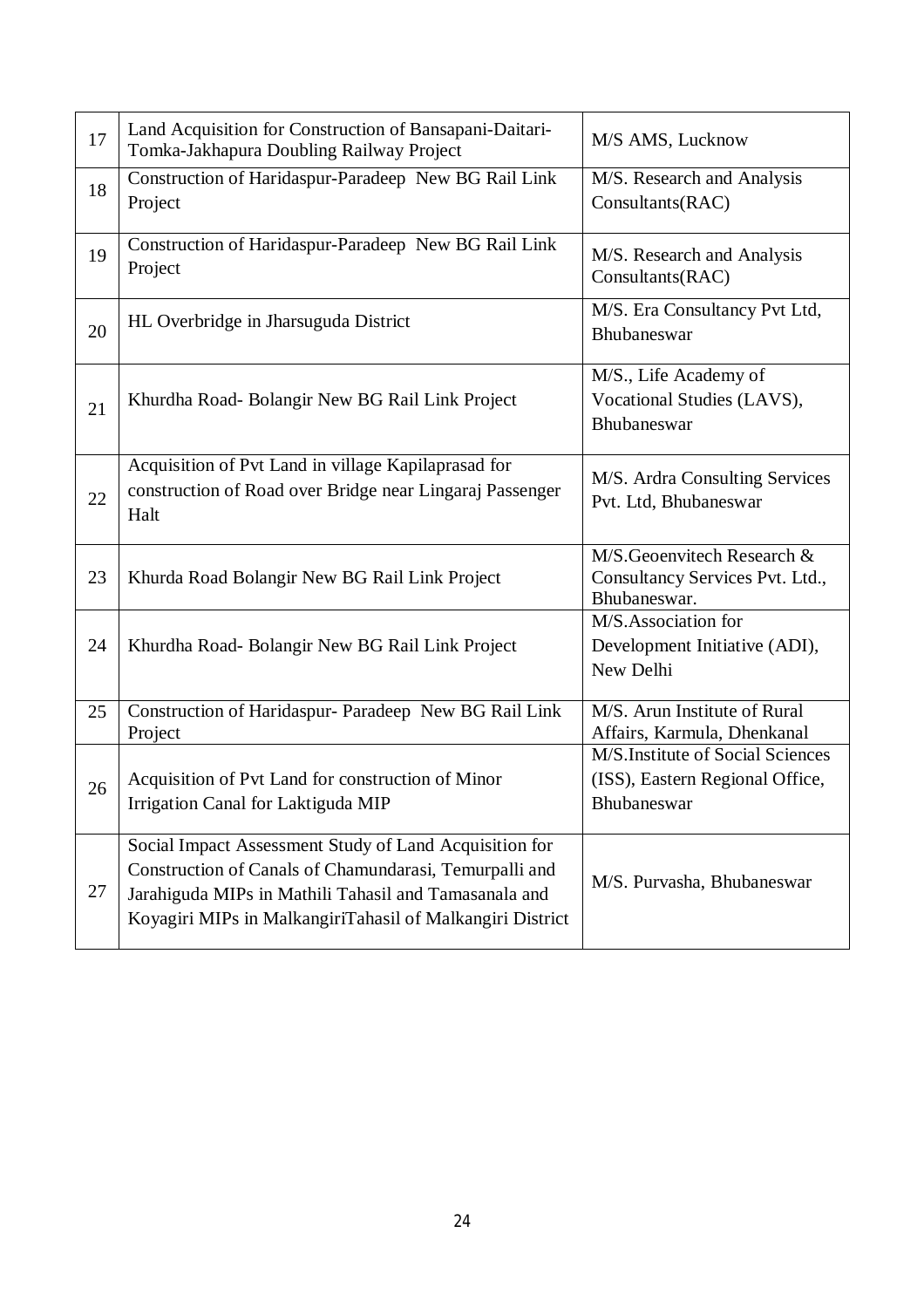#### **Centre for Census Studies and Application**

Eastern India's first and only census data workstation (named as, Centre for Census Studies and Application) was opened at the Nabakrushna Choudhury Centre for Development Studies  $(NCDS)$ , Bhubaneswar on 31<sup>st</sup> May 2014, which will now enable students and researchers from Odisha and its neighboring regions to analyze the extensive census data and derive their own conclusions.

The Centre for Census Studies and Application at the Nabakrushna Choudhury Centre for Development Studies is a collaborative effort by the Office of the Registrar General and Census Commissioner of India and the Nabakrushna Choudhury Centre for Development Studies. While the census organization does publish important summary indicators and tables from the data collected, the massive data at the unit level have huge potential for in-depth analysis of social-economicdemographic conditions of India's population. In order to allow the use of this valuable data, it was proposed by the Office of the Registrar General and Census Commissioner to permit access to researchers to the micro-data at designated centres in a manner that would not reveal the identities of individuals on whom the information is collected. The fifth such centre has been established at the NCDS with a grant from the Office of the Registrar General and Census Commissioner.

The centre is located on the first floor of the NCDS administrative building. This has one server and four terminals for use of researchers. Appropriate software for analysis has also been provided. The 1991, 2001 and 2011 census data have been loaded on the computers. A Steering Committee consisting of members of the NCDS faculty and officers from the Office of the Director, Census Operations, Odisha oversees the functioning of the centre. Dr. Shibalal Meher is now acting as its Coordinator.

Mr. J. K. Bhantia (former Chief Secretary, Government of Maharashtra and former Registrar General, Government of India) and other officials from UNFPA, Bhubaneswar and Directorate of Census Operations, Odisha, Bhubaneswar have jointly visited the work station on 15.07.2016 and held a meeting with the Director. It was decided in the meeting that the officials of Directorate of Census Operations and NCDS will meet at regular intervals to make the work station more vibrant. With the financial support from UNFPA, more studies relating to Population and Demography will be taken up.



**(Census Work Station at NCDS)**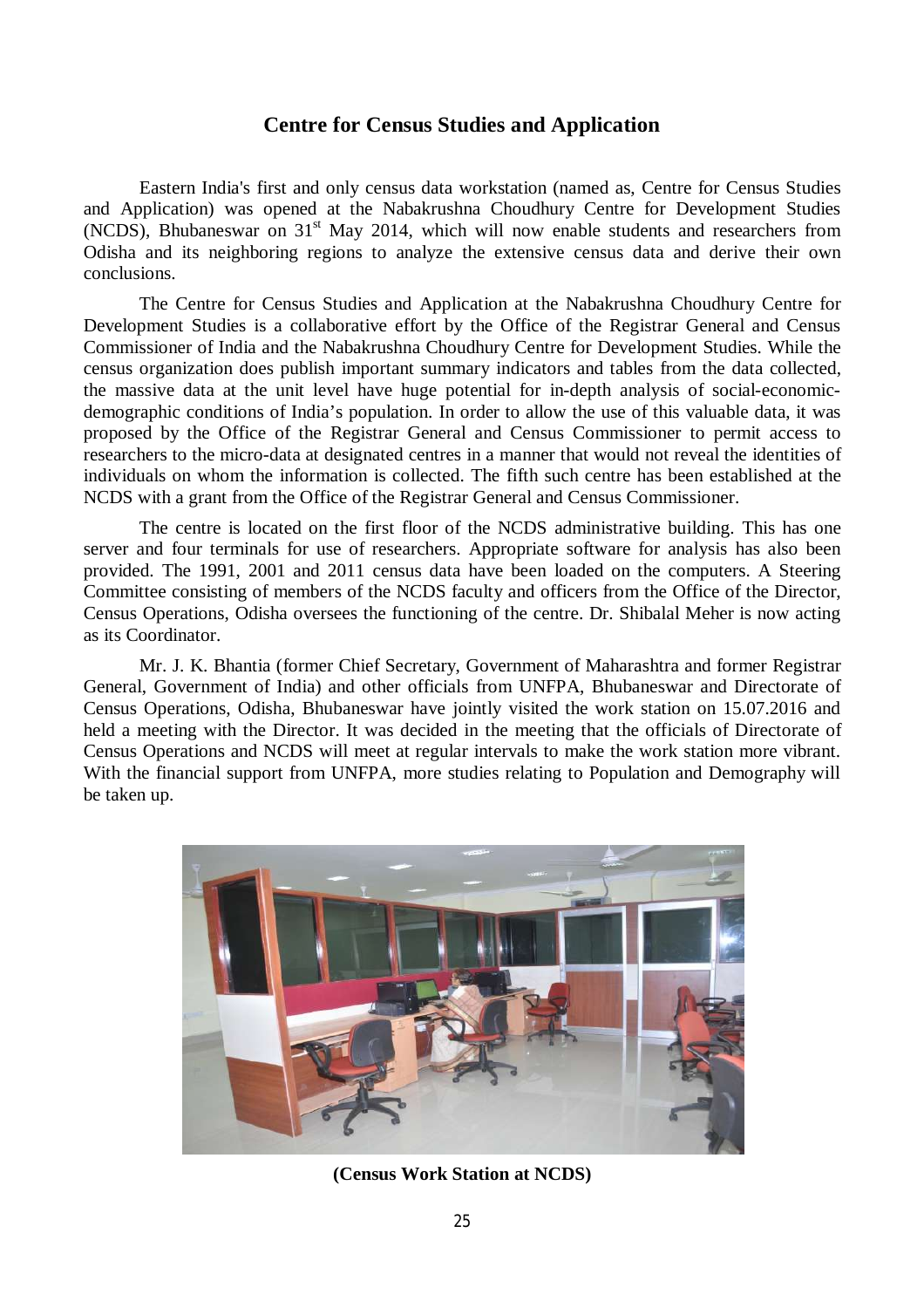#### **AISHE State Unit**

Higher education is of vital importance for the country, as it is a powerful tool to build knowledge-based society of the 21st Century. India possesses a highly developed higher education system which offers facility of education and training in almost all aspects of human creative and intellectual endeavours: arts and humanities; natural, mathematical and social sciences, engineering; medicine; dentistry; agriculture; education; law; commerce and management; music and performing arts; national and foreign languages; culture; communications etc.

Ministry of Human Resource Development (MHRD),GoI initiated an All India Survey on Higher Education (AISHE) in the year 2011 under a new plan Scheme Higher Education Statistics and Public Information System (HESPIS) across the States to build a robust database and to assess the correct picture of Higher Education in the country.

The main objectives of the survey are to (i) identify and capture all the institutions of higher learning in the country (ii) collect the data from all the higher education institutions on various aspects of higher education. The survey is an ambitious step towards gathering relevant statistics that could guide governments in States and Centres in devising future policies. The AISHE 2015-16 was launched by Hon'ble Minister HRD at New Delhi on 21.12.2015.The Minister suggested that State Universities in conjunction with regulatory bodies like AICTE should strive to update curriculum which may include industry participation, use of ICT enabled education, collaboration with international organisations to make education more dynamic and increase employability. The Minister congratulated the efforts of AISHE State Unit, Odisha along with Gujarat and Karnataka and suggested the other States to replicate the best practices undertaken by these States. The Survey highlighted the overall enrolment in higher education has increased from 27.5 million in 2010-2011 to 33.3 million in 2014-15. During the period of 2015-16 the Gross Enrolment Ratio which is the ratio of enrolment of higher education to population in the eligible age group (18-23) years increased from 24.3 % to 24.5% In the State of Odisha the GER increased from 17.7% to 19.6%.

The survey covered all the Institutions in Odisha as well as the country engaged in imparting the higher education. In Odisha, there has been a significant growth in Higher Education system with 24 Universities/Institution of National Imortance,1066 Colleges and 414 Stand Alone Institutions (DTET, SCERT, Nursing , Institutes under Ministries and PGDM Institutes) imparting knowledge

in the State. Data are being collected on several parameters such as teachers, student enrolment, programmes, examination results, education finance, infrastructure etc. Indicators of educational development such as Institution Density, Gross Enrolment Ratio, Pupil Teacher Ratio, Gender Parity Index etc. are calculated from the data collected through AISHE. The report gives a comprehensive picture on the status of Higher Education in the State, useful for policy making and to accomplice a higher growth in Higher Education in the State with greater access, equity and quality. Dr. Rashmi Mishra is acting as the State Nodal officer.



*(Dr. Rashmi Mishra, State Nodal Officer delivering speach on AISHE at Vigyan Bhawan, New Delhi)*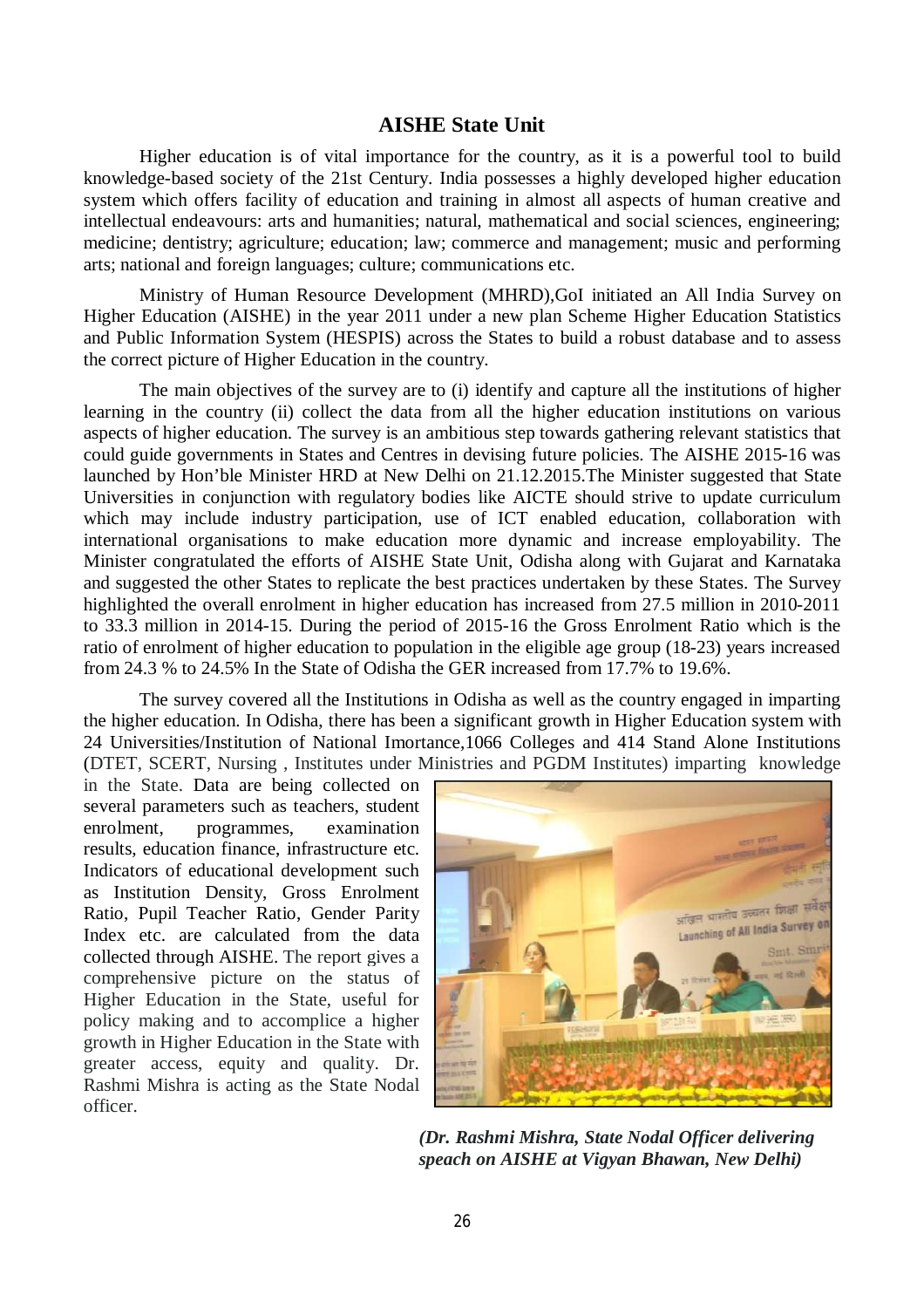## **Summer Internship Programme-2016**

The Government of Odisha is rolling out a programme on revival of millets in seven districts of southern Odisha. The culmination of this has been a collaborative endeavour by the government, civil society and academia.



To take this forward, NCDS has planned a background study with student volunteers. The primary objective of this is an outreach activity that will initiate students to get a first-hand experience of working with the civil society and academia. This could be the relevance to public policy. Another important objective is to integrate this with the millet programme, so that we have a background understanding of the ground reality before the programme is rolled out by the government.

This internship programme was carried out jointly by NCDS and Watershed Support Services and Activities Network (WASSAN), Hyderabad in two phases covering 11 blocks of seven districts, namely; Korkunda block of Malkangiri district; Baipariguda, Nandapur, Kundra and Semiliguda blocks of Koraput district; Gunupur block of Rayagada district; Phiringia and Kotagarh blocks of Kandhamal district; and Lanjigarh, Rayagada & Komna blocks of Kalahandi, Gajapati and Nuapada districts respectively. Interested NGOs working in these blocks provided necessary help to the interns. A total number of 33 scholars from different institutions of both inside and outside the state have successfully participated in this programme. The notable institutions from where scholars have come are IRMA, Anand; Central University, Hyderabad; Central University, Koraput; Utkal University and Fakir Mohan University. Dr. Biswabas Patra co-ordinated this programme. Dr Ramesh Prasad Mohanty and Dr CR Das of NCDS and Mr Dinesh Balam of WASSAN also helped in this endeavour.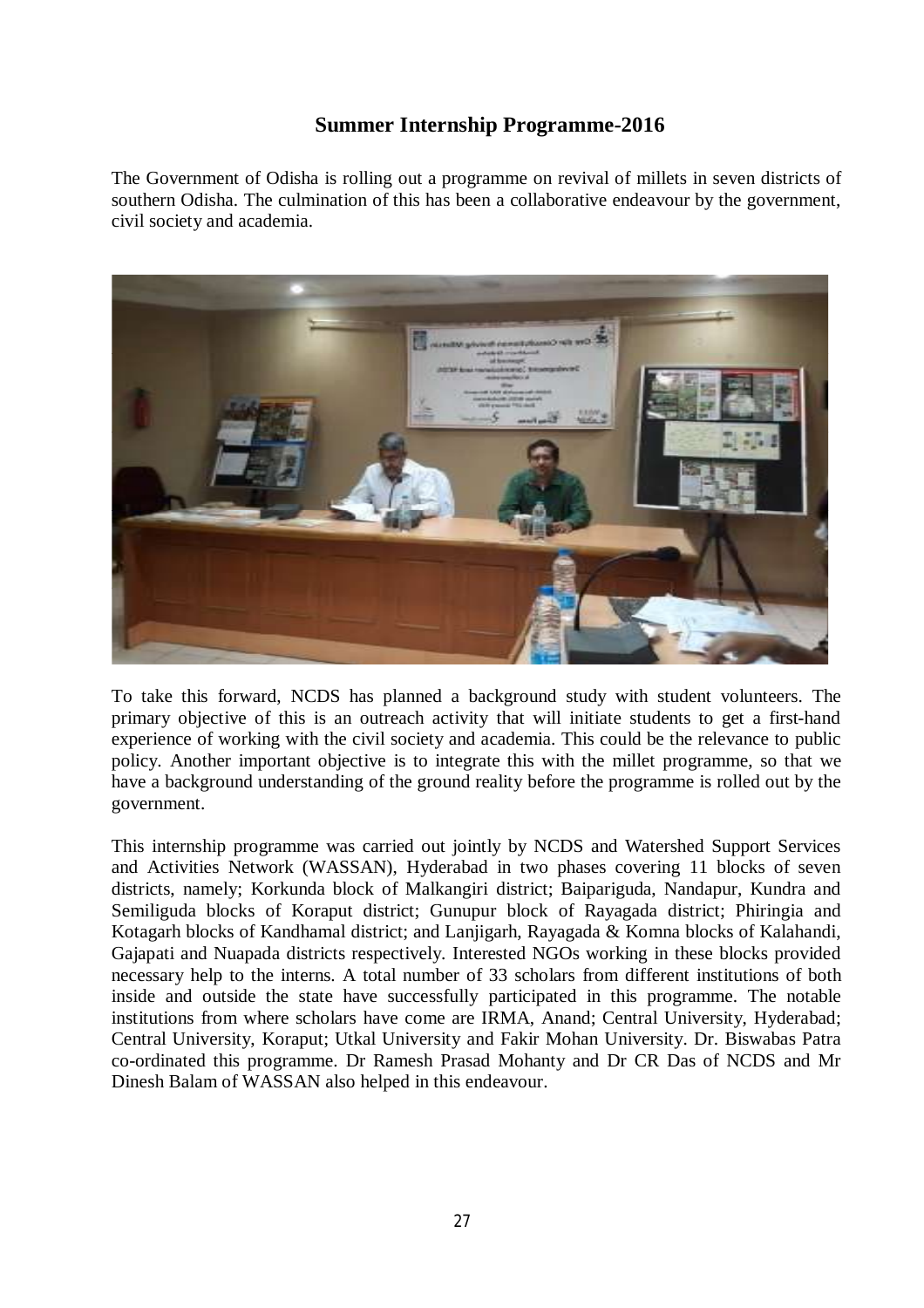## **Post-Doctoral and Doctoral Scholars**

## *Post-Doctoral Fellowship*

| Sl. | <b>Name</b>       | <b>Subject</b> | <b>Topic</b>                                        | <b>Supervisor</b> |
|-----|-------------------|----------------|-----------------------------------------------------|-------------------|
| No. |                   |                |                                                     |                   |
| 1.  | Dr. Sujit Kumar   | History        | Dialectics of Development: A Case Study             | Dr. Kalpana       |
|     | Chhatia           |                | of Tribals of Mayurbhanj (20 <sup>th</sup> Century) | Das               |
| 2.  | Dr. Saswat Mishra | Economics      | Mining, Vertical Integration and                    | Dr. Srijit        |
|     |                   |                | Implementation for Social Exclusion: A              | Mishra            |
|     |                   |                | Study of Two Tribal Districts in Odisha,            |                   |
|     |                   |                | India                                               |                   |
| 3   | Dr. Sarojini Pani | Sociology      | The Cultural Traditions Of Lord                     | Dr.               |
|     |                   |                | Jagannath In Odisha: Readings From                  | R.K.Meher         |
|     |                   |                | Literary sources.                                   |                   |

#### *PhD Degrees awarded*

| SI.              | <b>Name</b>     | <b>Subject</b> | <b>Topic</b>                                   | <b>Supervisor</b> |
|------------------|-----------------|----------------|------------------------------------------------|-------------------|
| No.              |                 |                |                                                |                   |
| 1.               | Ms. Archana     | Sociology      | Re-discovering of Strategic Position of        | Dr.R. K. Meher    |
|                  | Kanungo         |                | Life Insurance Companies in India: A           |                   |
|                  | (Awarded on     |                | Sociological Study.                            |                   |
|                  | 31.05.16        |                |                                                |                   |
| $\overline{2}$ . | Ms. Reenati     | Economics      | Rural Credit Market: A Pre & Post   Prof. K.C. |                   |
|                  | Mishra          |                | Reform study in Balasore District of Samal     |                   |
|                  | (Awarded)       |                | Orissa                                         |                   |
| 3                | Ms Abhijita Das | Anthropology   | Accessibility and Utilisation of Health        | Dr. N. Pnigrahi   |
|                  | (Awarded)       |                | Services Among The Munda Women                 |                   |
|                  |                 |                | of Mayurbhanja District Odisha                 |                   |
| 4.               | Ajoy Sahu       | Economics      | Economic Regulation and Financial Dr. S. Meher |                   |
|                  | (Awarded on     |                | Performance of Electricity Utilities in        |                   |
|                  | 20.4.17         |                | Orissa                                         |                   |

## *Doctoral Work in Progress (Registered Scholar)*

| Sl.              | <b>Name</b>   | <b>Subject</b> | <b>Topic</b>                                      | <b>Supervisor</b> |
|------------------|---------------|----------------|---------------------------------------------------|-------------------|
| N <sub>o</sub>   |               |                |                                                   |                   |
| 1.               | Ms. P. Sujata | Economics      | Economics of Marine Fishing in Odisha: A          | Dr. S. Meher      |
|                  |               |                | Study in Jagatsinghpur and Puri Districts         |                   |
| 2.               | Ms. Anita     | Economics      | An Economic Analysis of Household Solid           | Dr. M.Swain       |
|                  | Samal         |                | Waste Management in Bhubaneswar City.             | & Dr. S.Meher     |
| 3.               | Mr.Manoranjan | Economics      | Water Pricing in Farmer Managed Lift              | Dr. S.Meher       |
|                  | Behura        |                | Irrigation Projects in Odisha                     |                   |
| $\overline{4}$ . | Ms. Simashree | Economics      | Economic Valuation<br>$\circ$ of<br>Environmental | Prof.             |
|                  | Subhadarsini  |                | Amenities of Nandankanan Zoo Through the          | R.K.Panda         |
|                  |               |                | Method of Travel Cost & Willingness to Pay        |                   |
| 5.               | Mr. Jitendra  | Social         | Development Challenges in Naxal-affected          | Dr. R.K.Meher     |
|                  | Kumar Sahoo   | Work           | Areas – A Case Study of Odisha                    |                   |
| 6.               | Mrs. Lucy     | Sociology      | Changing Social Status of Primitive Nomadic       | Dr.(Mrs) R.       |
|                  | Mishra        |                | Tribal Birhor Women: A Study in                   | Mishra            |
|                  |               |                | Development Perspective in Mayurbhanj             |                   |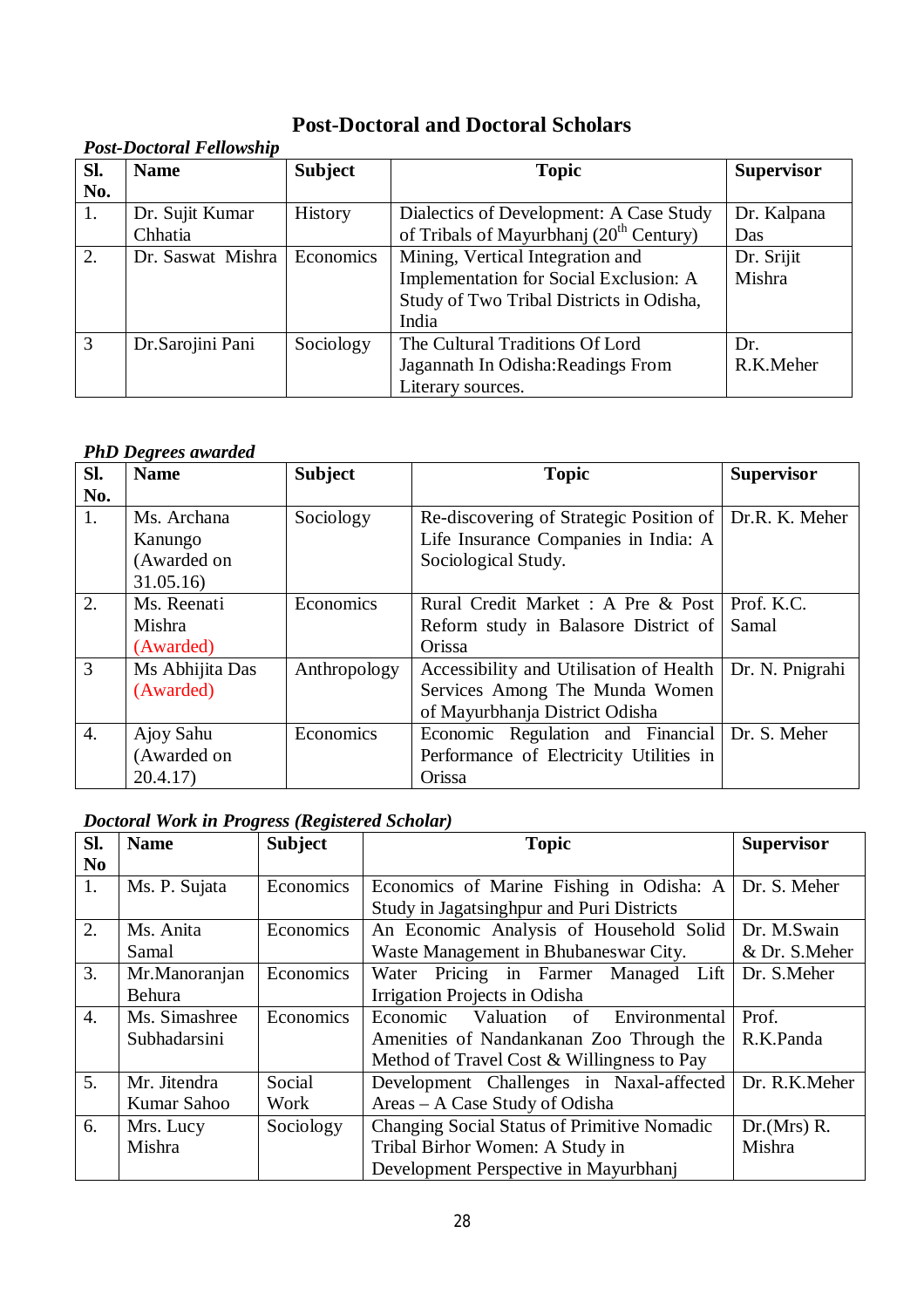|     |                            |                | District, Odisha                                                                                                                                                |                       |
|-----|----------------------------|----------------|-----------------------------------------------------------------------------------------------------------------------------------------------------------------|-----------------------|
| 7.  | Ms. Smita<br>Malik         | Sociology      | Climate Change : Its Impact on Tribal Health,<br>Culture and Livelihood (A Study with Special<br>Reference to Koraput District of Odisha)                       | Dr. R.K.Meher         |
| 8.  | Ms. Sasmita<br>Ojha        | Sociology      | Tribal Health Culture and Reproductive Health<br><b>Status of Tribal Women in Odisha</b>                                                                        | Dr. R.K.Meher         |
| 9.  | Mr. Deepak<br>Nayak        | Social<br>Work | State of Development of Primary Education<br>Implementation Status of Right to<br>and<br>Education Act in Odisha - A Case Study of<br><b>Kandhamal District</b> | Dr. R.K.Meher         |
| 10. | Ms. Sucharita<br>Mishra    | Sociology      | Domestic Violence Against Middle Class<br>Working Women in Odisha – A Sociological<br>Study                                                                     | Dr.(Mrs) R.<br>Mishra |
| 11. | Mrs.<br>Subhasmita<br>Rana | Economics      | <b>Education Expenditure and Economic Growth</b><br>: Some Evidence from India                                                                                  | Dr. S.Meher           |
| 12  | Mr. Sunil<br>Kumar Mallik  | Sociology      | The Participation of Elected Women<br>Representative in the functioning of PRIs: A<br>Comparative study of Costal and Non-costal<br>districts of Odisha         | Dr. R.K.Meher         |

| Doctoral Work in Progress (Proposal Submitted as on November 2017) |
|--------------------------------------------------------------------|
|--------------------------------------------------------------------|

| Sl. | <b>Name</b>          | <b>Subject</b> | <b>Topic</b>                       | <b>Supervisor</b>   |
|-----|----------------------|----------------|------------------------------------|---------------------|
| No. |                      |                |                                    |                     |
| 1.  | Ms. Rashmi Rekha     | Dev.           | Analysing Nutritional Status and   | Prof. Srijit Mishra |
|     | Samal                | Study          | <b>Associated Social Status: A</b> |                     |
|     |                      |                | Comparative Study of Odisha and    |                     |
|     |                      |                | Sikkim                             |                     |
| 2.  | Ms. Diptimayee Jena  | Dev.           | Better Food for More: Examining    | Prof. Srijit Mishra |
|     |                      | Study          | Odisha's Search Through Millets    |                     |
| 3.  | Ms. Jyotirmayee Rout | Dev.           | An Economic Analysis of Public     | Dr. S. Meher        |
|     |                      | Study          | Healthcare System in Odisha        |                     |

### *Doctoral Work in Progress (Proposal Awaited)*

| Sl.            | <b>Name</b>        | <b>Tentative Topic</b>                                                  |
|----------------|--------------------|-------------------------------------------------------------------------|
| N <sub>0</sub> |                    |                                                                         |
| 1.             | Mr. Bishnuprasad   | Tribal and their Sustainable Livelihood Practices: A Sociological Study |
|                | Mohapatra          | in Koraput, Odisha                                                      |
| 2.             | Mr. Subhrajit Rath | Corporate Social Responsibility: A Tool for Inclusive Growth in India   |
| 3              | Debasish Majhi     | Socio-Economic Impact of Displacement of Tribals from Similipal Tiger   |
|                |                    | and Biosphere Reserve Area in Mayurbhanj District of Odisha             |
| 4.             | Shri Rajanikanta   | Socio-Economic Impact of Upper Indravati Irrigation Project on People   |
|                | Jena               | of Kalahandi                                                            |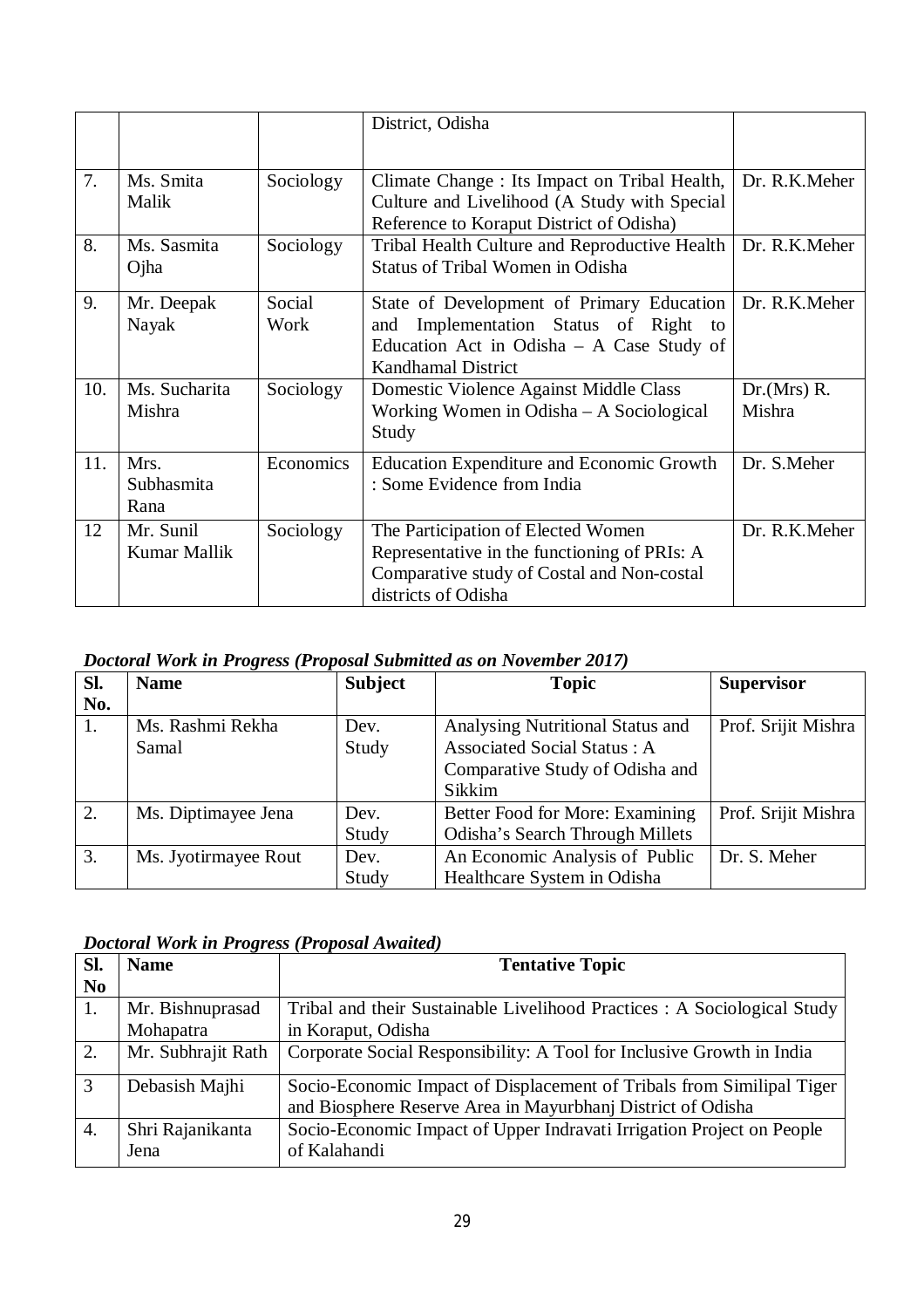*2016-17 (Joined and started Course Work in July 2016)*

| Sl No | <b>Name</b>         |
|-------|---------------------|
| 1.    | Kirti Sundar Sahu   |
| 2.    | Janmejaya Mishra    |
| 3.    | Sibabrata Choudhury |
| 4.    | Ashish Ku. Behera   |
| 5.    | Bijaya Kumar Nayak  |
| 6.    | Sunita Dwibedi      |
| 7.    | Gayatri Padhy       |

*2017-18 (Joined and started Course Work in July 2017)*

| Sl No. | <b>Name</b>               |
|--------|---------------------------|
| 1.     | Mr. Ratnakar Das          |
| 2.     | Mr. JoyDaniel Pradhan     |
| 3.     | Ms. Meghana Khurania      |
| 4.     | Mr. Susmita Swain         |
| 5.     | Ms.Sailaja Sarangi        |
| 6.     | Mr Santosh Kumar Pattnaik |
| 7.     | Mr.Sunil Kumar Sahoo      |
| 8      | Ms. Monalisa Pattnaik     |
| 9      | K. Sarathi                |
|        | Ms. Dharitri Swain        |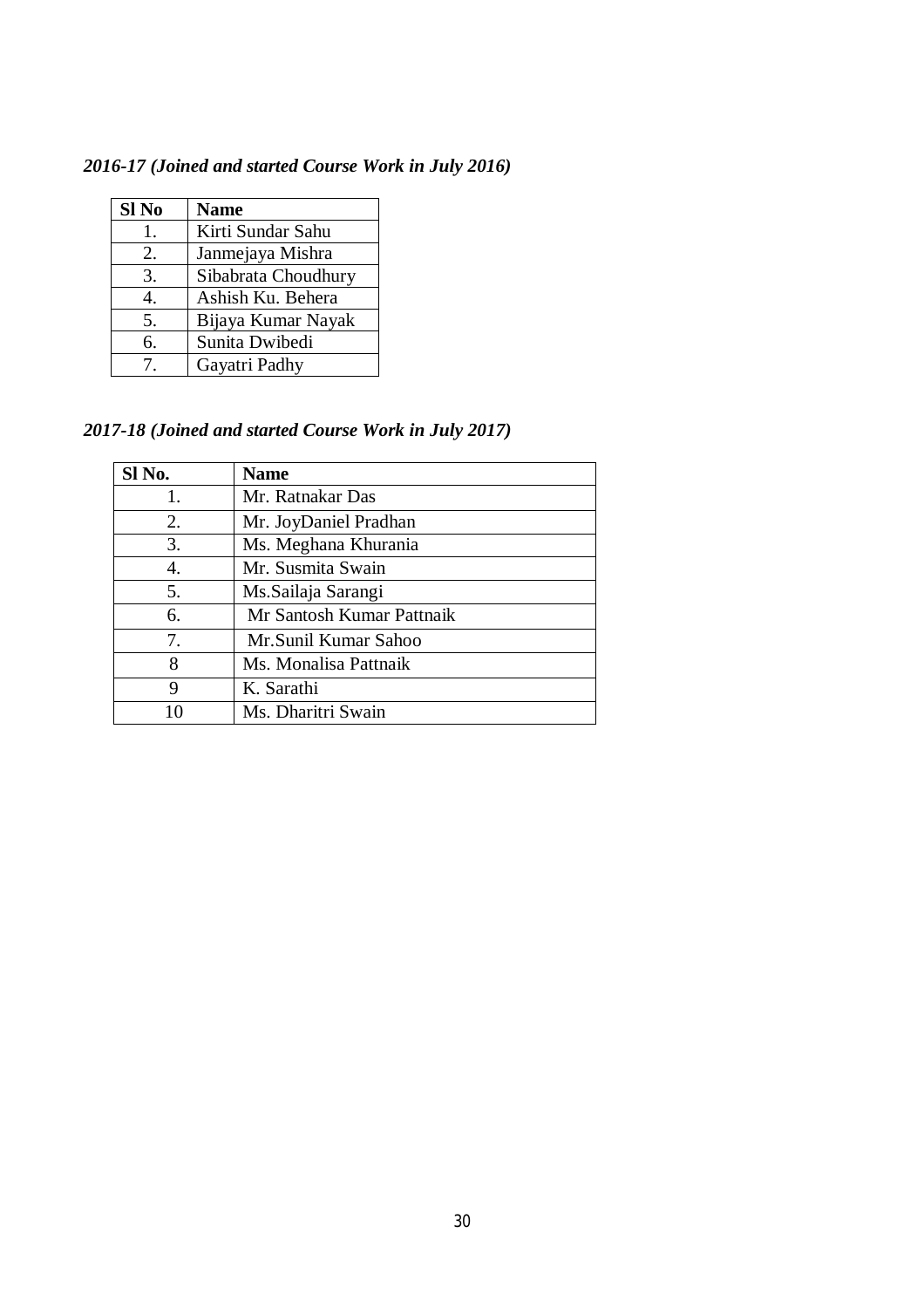# **Some Photographic Moments**



**(Workshop on ILCSS-2017at NCDS)**



**(ICSSR Orientation in Social Science Programme-2016 at NCDS)**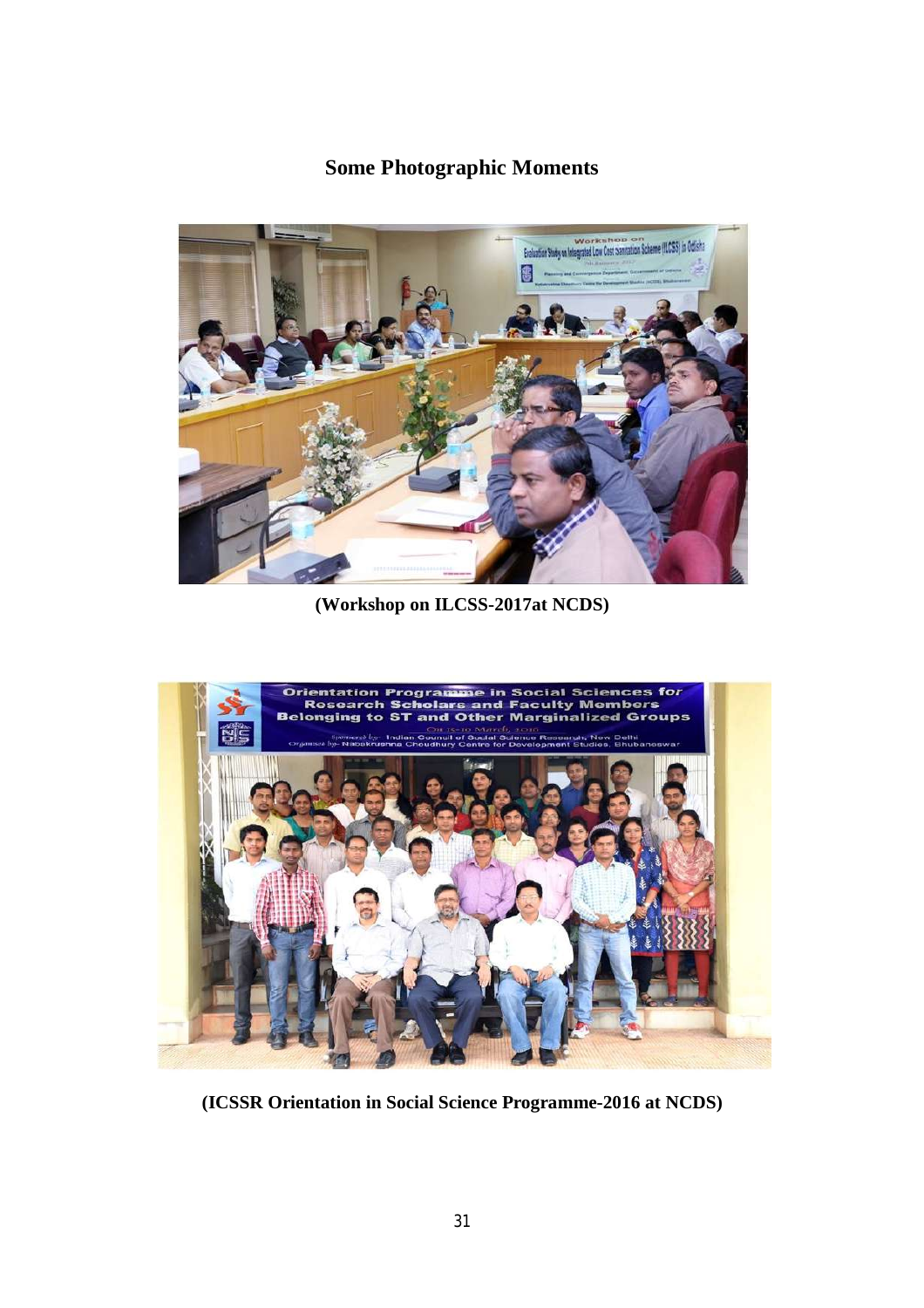

**(VV Giri Skill Development Workshop-2016 at NCDS)**



**(Prof. Charan Singh, IIM Bangalore, Keynote Lecture on at NCDS)**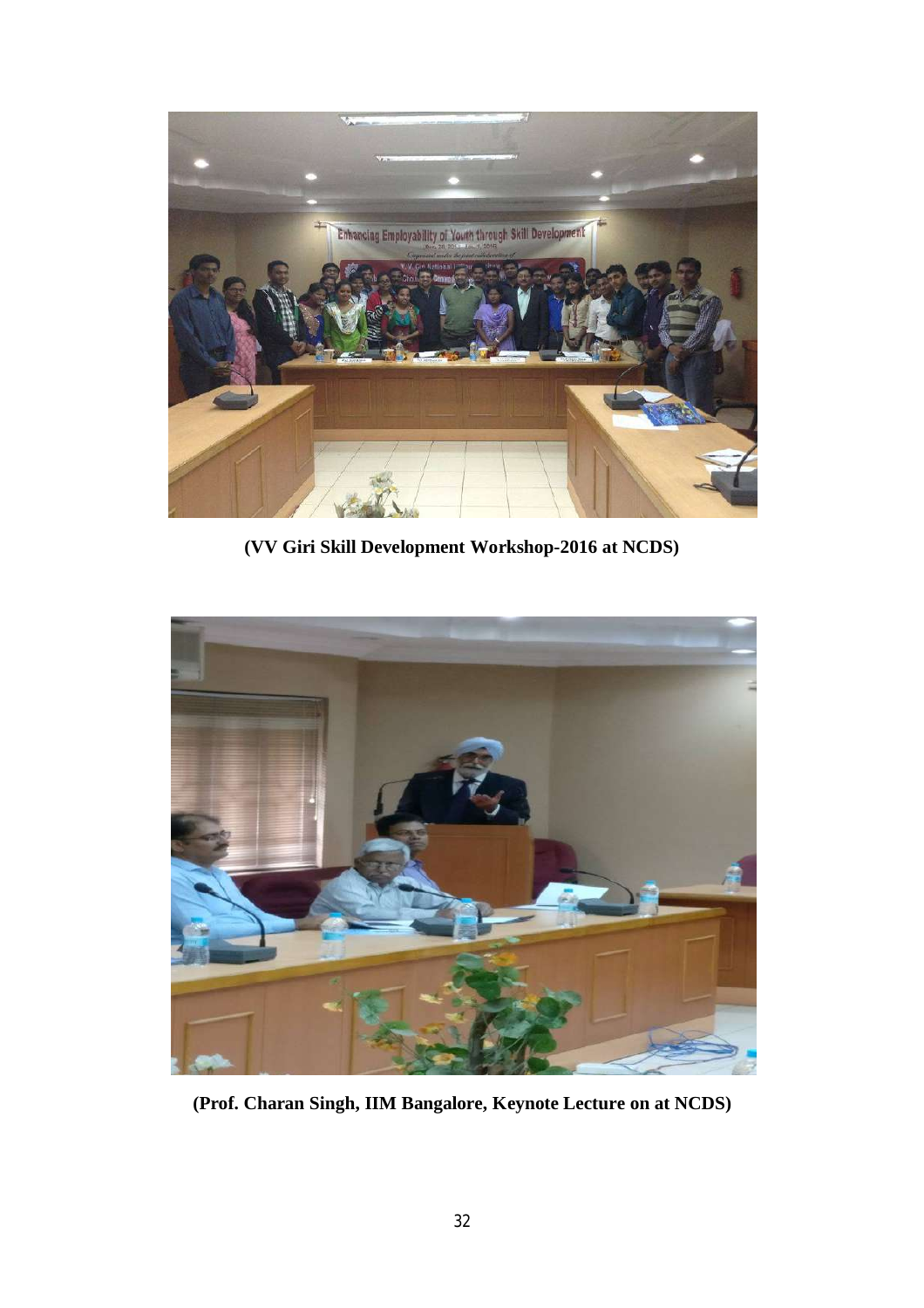

**(Workshop of Millet Mission Odisha at NCDS)**



**(Panel Discussion on District Mineral Fund at NCDS)**